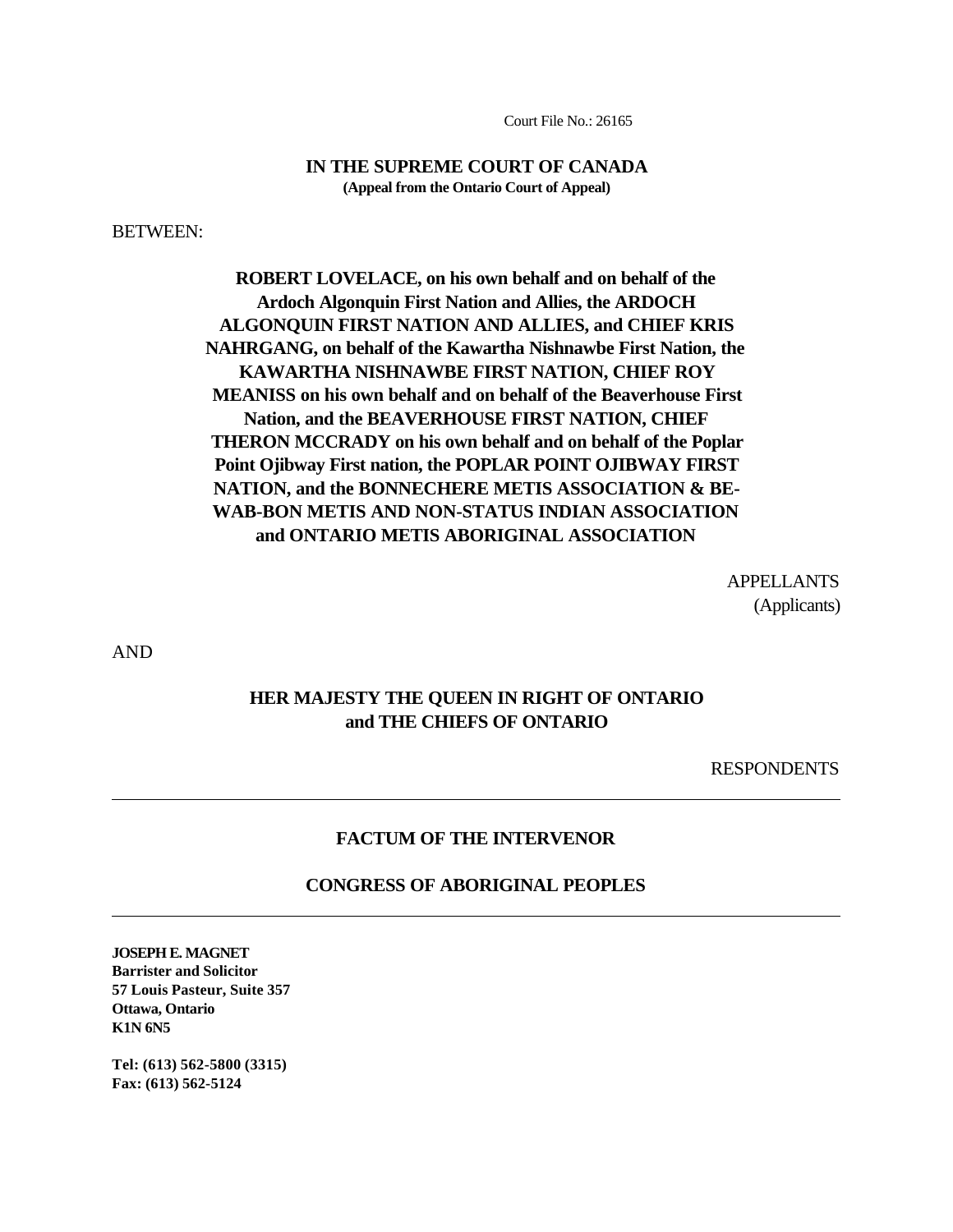**Counsel for the Intervenor Congress of Aboriginal Peoples TO: THE REGISTRAR**

#### **AND TO:**

**Deputy Attorney General of Canada Graham Garton, Q.C. Department of Justice Department of Justice Ontario Regional Office Justice Building 130 King Street West 220-284 Wellington Street Box 36, Suite 3400 East Memorial Building Toronto, Ontario Ottawa, Ontario M5X 1K6 K1A OH8**

**Fax: (416) 973-5004 Fax: (613) 954-1920**

**Michael H. Morris Of Canada Counsel for the Attorney General of Canada**

**Tel: (416) 973-3688 Tel: (613) 957-4842**

**Urzula Kaczmarczyk Ottawa Agent for the Attorney General**

**AND TO:**

**Toronto, Ontario Ottawa, Ontario M4J 5A3 K1P 1C3**

**Fax: (416) 466-1852 Tel: (613) 233-1781 Counsel for the Appellants Fax: (613) 563-9869**

**CHRIS REID GOWLING, STRATHY & HENDERSON Barrister & Solicitor Barristers and Solicitors 41 Unity Road 160 Elgin Street, Suite 2600**

**Tel: (416) 466-9928 EDUARD J. VAN BEMMEL Lovelace et al. Ottawa Agents for the Appellants, Lovelace et al. And Be-Wab-Bon et al.**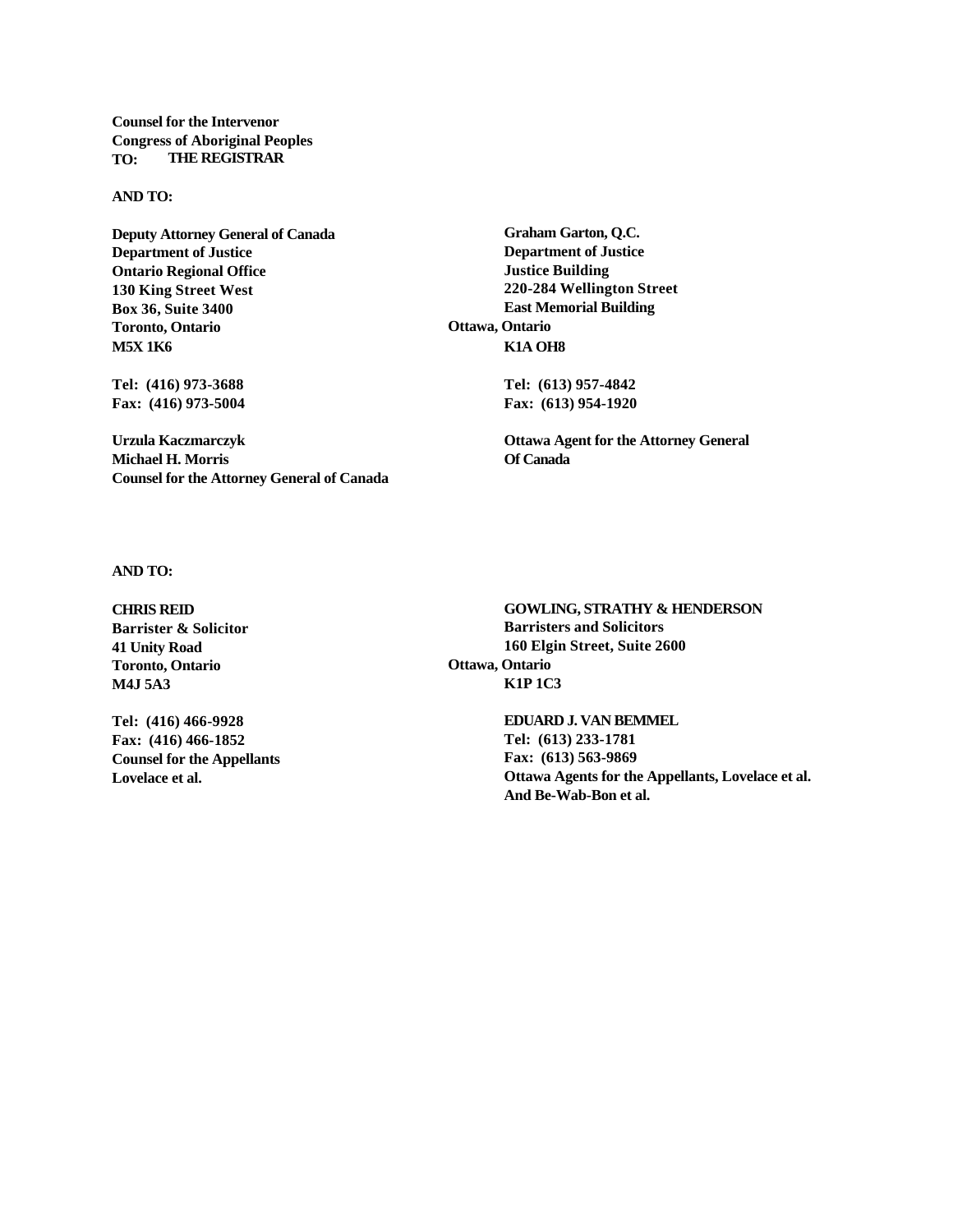**Sault Ste. Marie, Ontario Ottawa, Ontario P6A 3A1 K1P 1C3**

**Tel: (705) 949-6901 Tel: (613) 233-1781 Fax: (705) 949-0618 Fax: (613) 563-9869**

**Counsel for the Appellants, Be-Wab-Bon et al.**

**AND TO:**

**ATTORNEY GENERAL OF ONTARIO BURKE-ROBERTSON Constitutional Law Branch Barristers & Solicitors 720 Bay Street, 7th Floor 70 Gloucester Street Toronto, Ontario Ottawa, Ontario M5G 2K1 K2P OA2**

**LORI STERLING & SARAH KRAICER ROBERT HOUSTON Tel: (416) 326-4453 Tel: (613) 236-9665 Fax: (416) 326-4015 Fax: (613) 235-4430**

**Counsel for the Respondent, Ottawa Agent for the Respondent, Her Majesty the Queen in Right of Ontario Her Majesty the Queen in Right of Ontario**

**AND TO:**

**SARLO O'NEILL GOWLING, STRATHY & HENDERSON Barristers and Solicitors Barristers and Solicitors 116 Spring Street 160 Elgin Street, Suite 2600**

**ROBERT MACRAE EDUARD J. VAN BEMMEL Ottawa Agents for the Appellants, Be-Wab-Bon**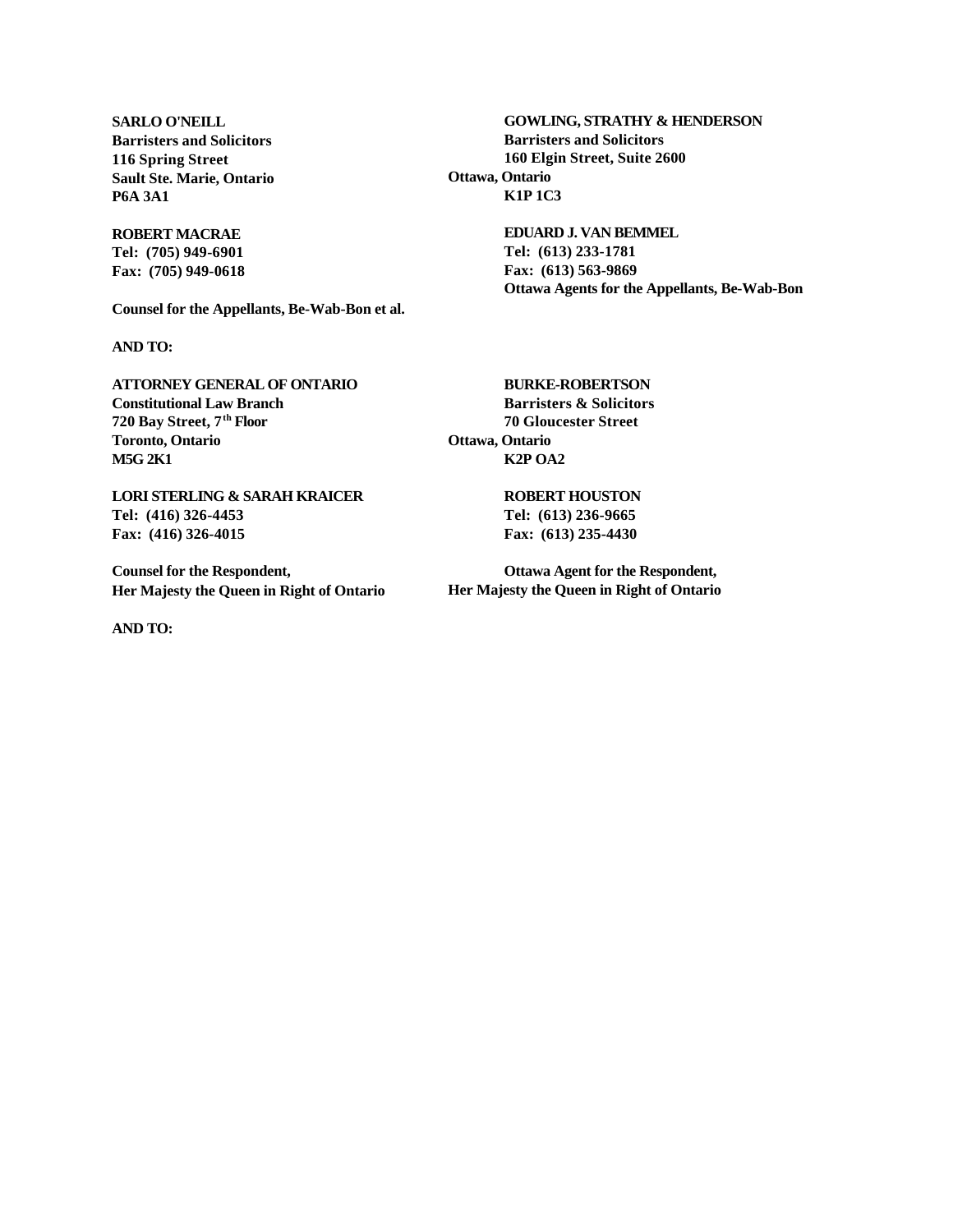2<sup>nd</sup> Floor **Toronto, Ontario Ottawa, Ontario M5G 1K2 K2P OA2**

**Tel: (416) 972-0212 Tel: (613) 236-9665 Fax: (416) 972-0217 Fax: (613) 235-4430**

**Chiefs of Ontario Chiefs of Ontario**

#### **McCARTHY TETRAULT McCARTHY TETRAULT Barristers and Solicitors Barristers and Solicitors Suite 4700 1400-40 Elgin Street Toronto-Dominion Bank Tower Ottawa, Ontario Toronto-Dominion Centre K1P 5K6 Toronto, Ontario M5K 1E6**

**Phillip Tunley Colin Baxter Tel: (416) 601-7624 Tel: (613) 238-2000 Fax: (416) 868-1790 Fax: (613) 563-9386**

**Mnjikaning First Nation Mnjikaning First Nation**

**EBERTS SYMES STREET & CORBETT LANG MICHENER 200-8 Price Street 300-50 O'Connor Street Toronto, Ontario Ottawa, Ontario M4W 1Z4 KlP 6L2**

**Mary Eberts Eugene Meehan**

**Tel: (416) 920-3030 Tel: (613) 232-7171 Fax: (416) 920-3033 Fax: (613) 231-3191**

**Counsel for the Intervenor Ottawa Agent for the Intervenor**

# **8 Beverley Street 6 Kingston, Ontario Ottawa, Ontario K7L 3Y6 K2P OC2**

**Tel: (613) 545-0328 Tel: (613) 235-4704 Fax: (613) 533-6509 Fax: (613) 235-6299**

**Counsel for the Intervenor Metis National Council of Women**

**CHIEFS OF ONTARIO BURKE-ROBERTSON 32 College Street Barristers & Solicitors nd Floor 70 Gloucester Street**

**MICHAEL SHERRY ROBERT HOUSTON**

**Counsel for the Respondent, Ottawa Agent for the Respondent,**

**Counsel for the Intervenor Ottawa Agents for the Intervenor**

**Lucy McSweeney Jacqueline Loignon**

**Native Women's Association of Canada Native Women's Association of Canada**

#### **KATHLEEN A. LAHEY GAHRNS LALIBERTE**

**Barrister & Solicitor Barristers & Solicitors th floor, 116 Lisgar Street**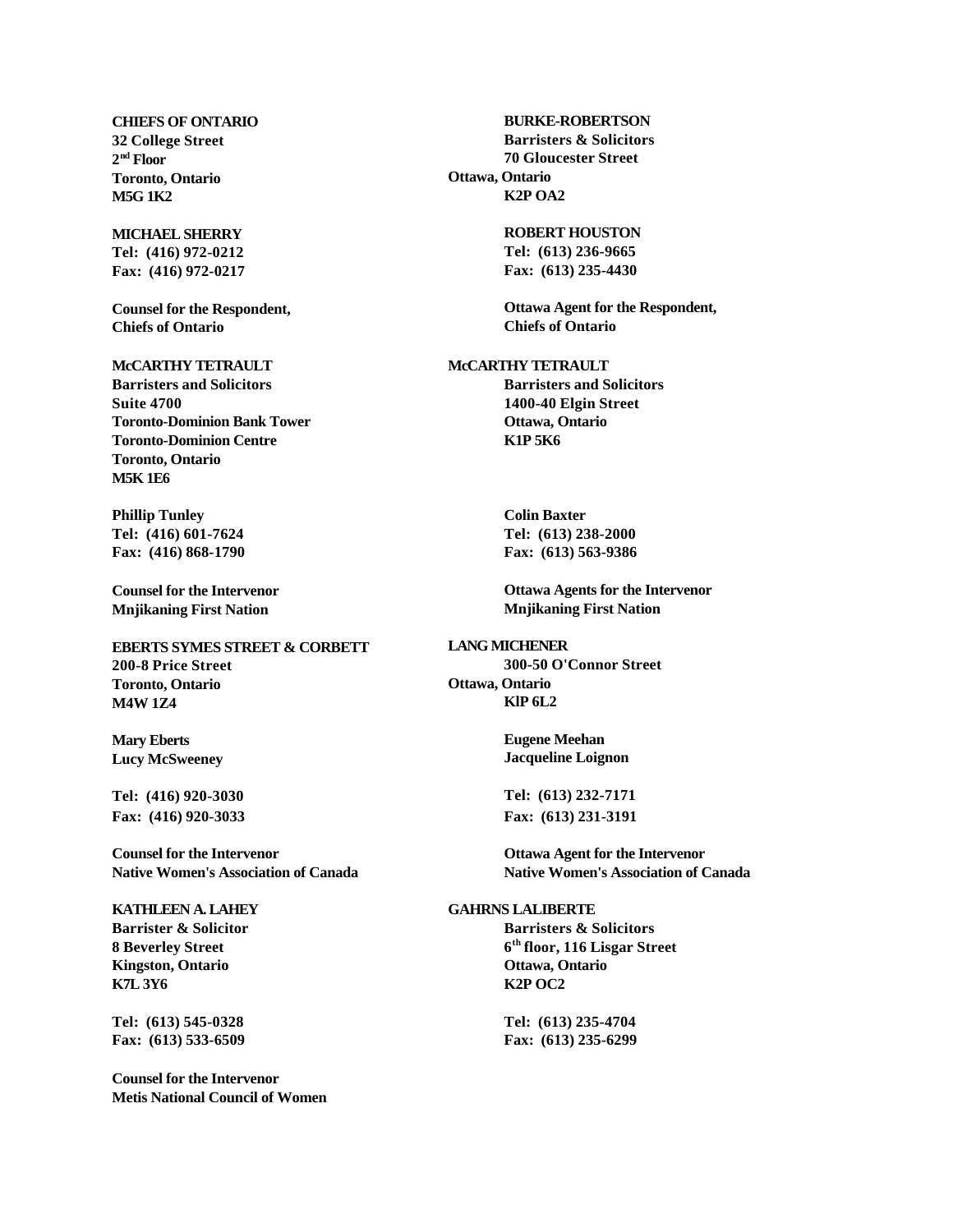**SACK GOLDBLATT MITCHELL NELLIGAN POWER Barristers & Solicitors Barristers & Solicitors Toronto, Ontario Ottawa, Ontario M5G 2G8 K1P 5H1**

**Fax: (416) 591-7333 Fax: (613) 238-2098**

**Counsel for the Intervenor Ottawa Agent for the Intervenor Charter Committee on Poverty Issues Charter Committee on Poverty Issues**

**DISABILITIES Barristers and Solicitors 7 Braemore Gardens 160 Elgin Street, Suite 2600 Toronto, Ontario Ottawa, Ontario M6G 2C7 K1P 1C3**

**David Baker**

**Counsel for the Intervenor Ottawa Agents for the Intervenor Council of Canadians with Disabilities Council of Canadians with Disabilities**

**NOEL & ASSOCIES 111, rue Champlain Hull, Quebec J8X 3R1**

**Sylvie Roussel**

**Tel: (819) 771-7393 Fax: (819) 771-5397**

**Counsel for the Intervenor Attorney General for Quebec**

**20 Dundas Street, Suite 1130 66 Slater Street, Suite 1900**

**Cynthia Petersen Pamela J. MacEachern**

**Tel: (416) 979-6440 Tel: (613) 231-8276**

**COUNCIL OF CANADIANS WITH GOWLING, STRATHY & HENDERSON**

**Tel: (613) 233-1781 Tel: (416) 653-2405 Fax: (613) 563-9869**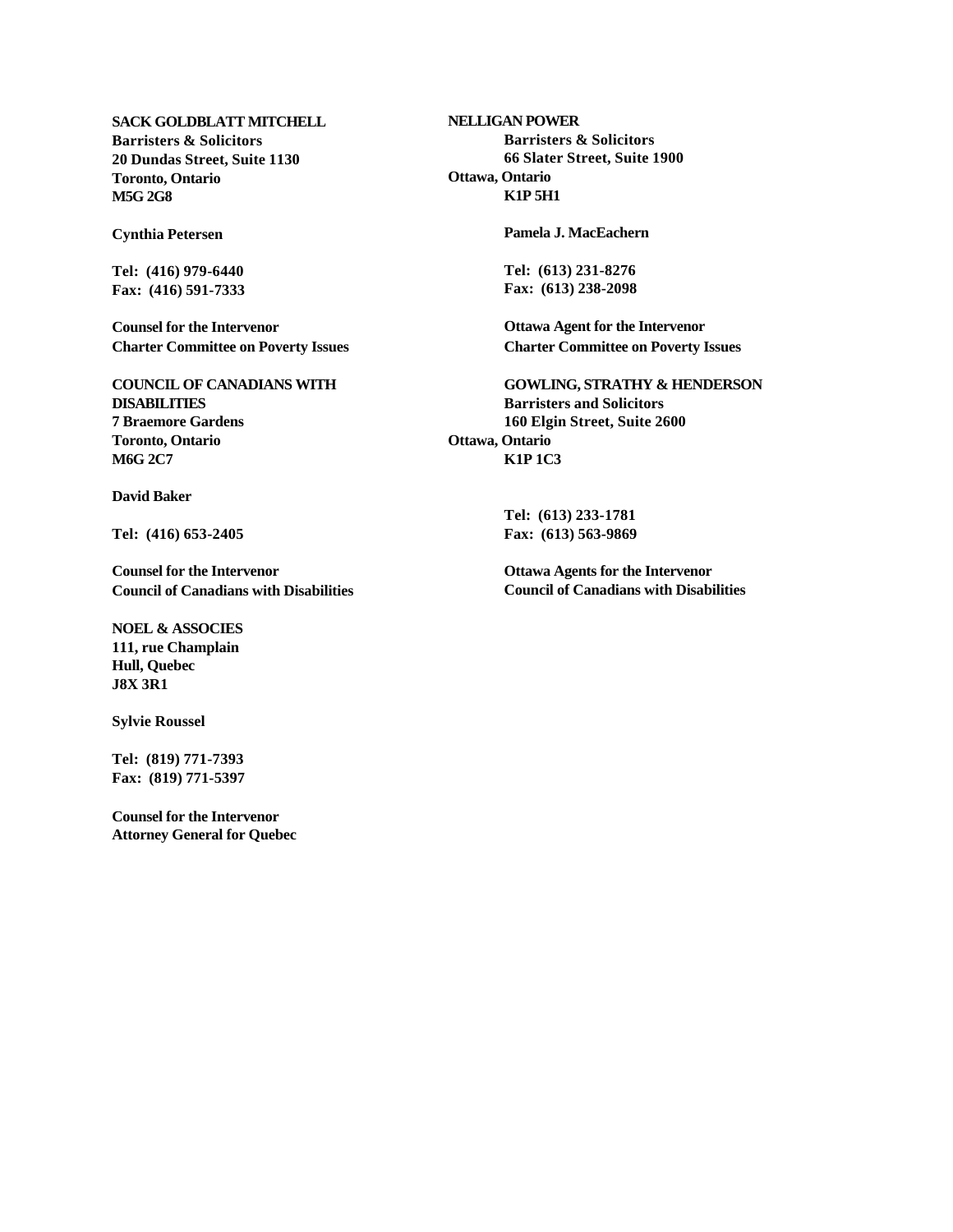**GOWLING, STRATHY & HENDERSON Barristers and Solicitors 160 Elgin Street, Suite 2600 Ottawa, Ontario K1P 1C3**

**Brian A. Crane**

**Tel: (613) 233-1781 Fax: (613) 563-9869**

**Ott awa Agent for the Intervenor, Attorney General for New Brunswick**

**GOWLING, STRATHY & HENDERSON Barristers and Solicitors 160 Elgin Street, Suite 2600 Ottawa, Ontario K1P 1C3**

**Henry S. Brown**

**Tel: (613) 233-1781 Fax: (613) 563-9869**

**Ottawa Agents for the lntervenor, Attorney General for Saskatchewan**

#### **BURKE-ROBERTSON**

**Barristers & Solicitors 70 Gloucester Street Ottawa, Ontario K2P OA2**

**V. Jennifer MacKinnon**

**Tel: (613) 236-9665 Fax: (613) 235-4430**

**Ottawa Agent for the Intervenor, Attorney General for Newfoundland**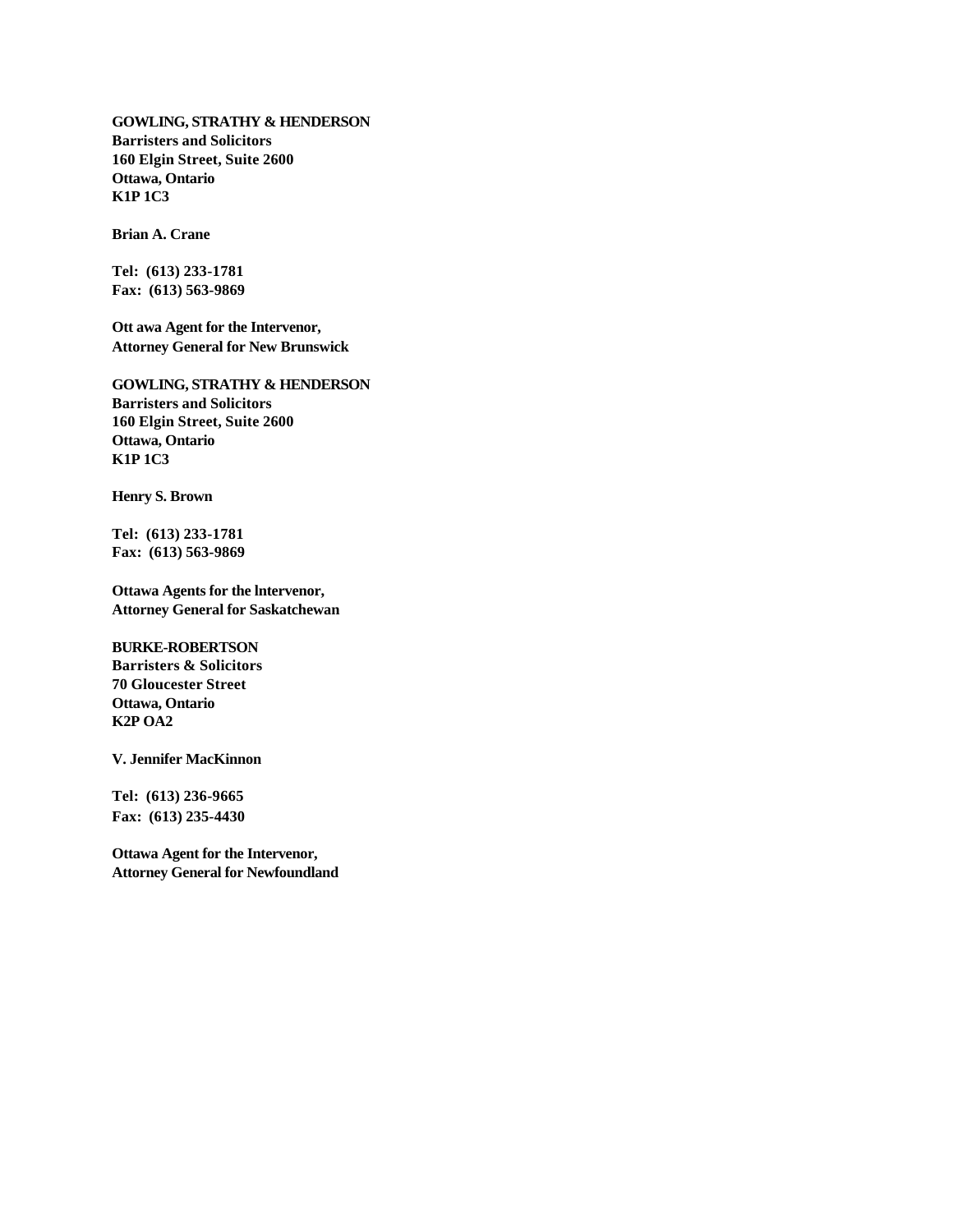## **INDEX**

Page

| PART I                                              | <b>STATEMENT OF FACTS</b>             | 1              |
|-----------------------------------------------------|---------------------------------------|----------------|
| PART II                                             | <b>CONSTITUTIONAL QUESTIONS</b>       | 2              |
| PART III                                            | <b>ARGUMENT</b>                       | 3              |
| The Congress' Perspective                           |                                       | 3              |
| <b>Ontario's Interest</b>                           |                                       | $\overline{4}$ |
| The Problem with Minority Factionalism              |                                       | 5              |
| Minority Factionalism and the Power to Self-Define  |                                       | 7              |
| Section 15 of the Charter                           |                                       | 8              |
| Positions of the Court of Appeal Canada and Ontario |                                       | 12             |
| Application to This Case                            |                                       | 14             |
|                                                     | Sections $15(1)$ and 1 of the Charter | 17             |
| <b>PART IV</b>                                      | <b>ORDER REQUESTED</b>                | 18             |
| <b>PART V</b>                                       | <b>TABLE OF AUTHORITIES</b>           | 19             |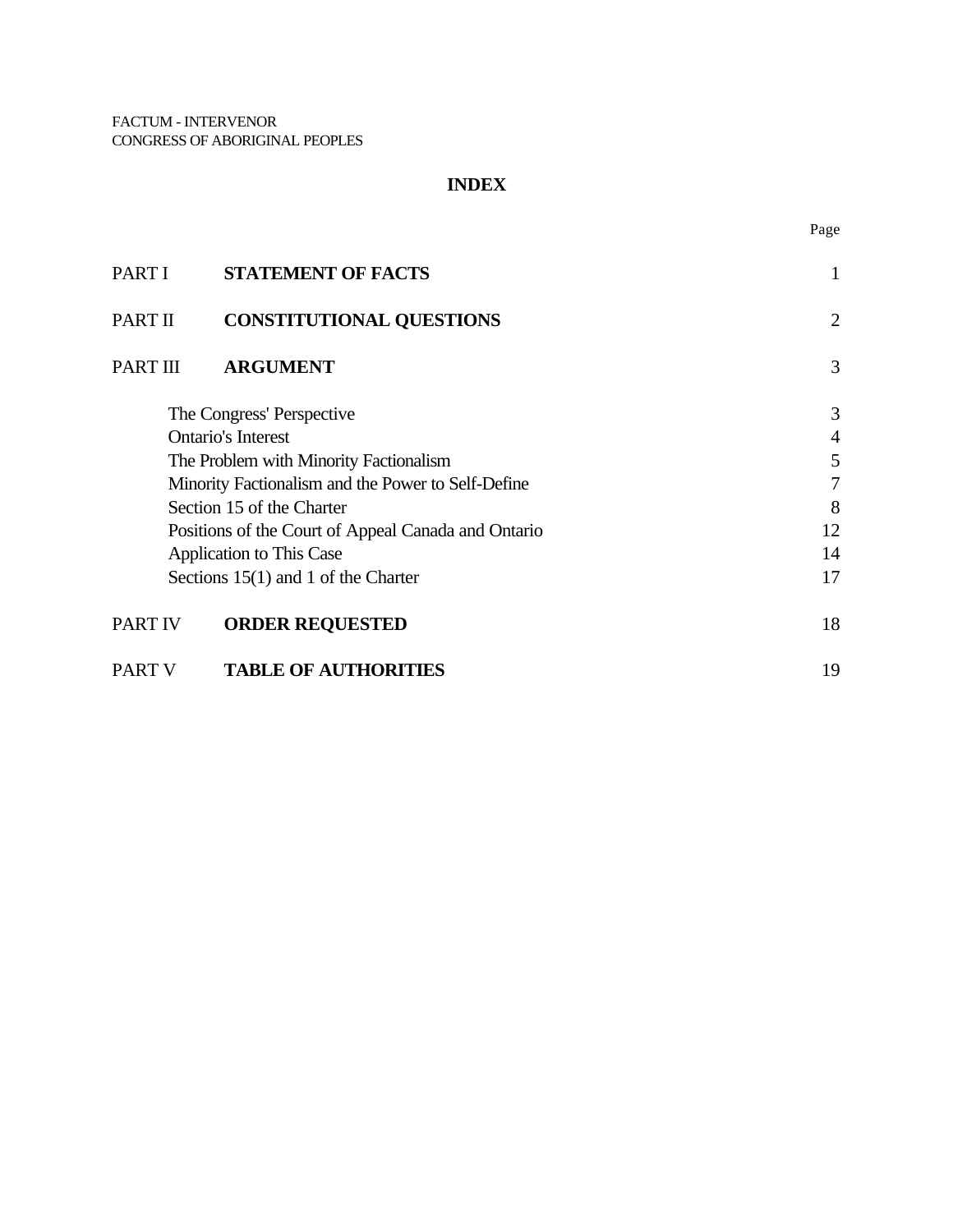## **PART I**

## **STATEMENT OF FACTS**

- 1. The Intervenor, The Congress of Aboriginal Peoples (formerly the Native Council of Canada), was incorporated in 1972 and is the recognized national representative organization of Aboriginal people who do not reside on reserves and is composed of 14 provincial and territorial off-reserve Aboriginal organizations.
- 2. The Congress of Aboriginal Peoples adopts that Statement of Facts in the Factums of the Appellants, Lovelace, et. al. and the Appellants, Be-Wa-Bon.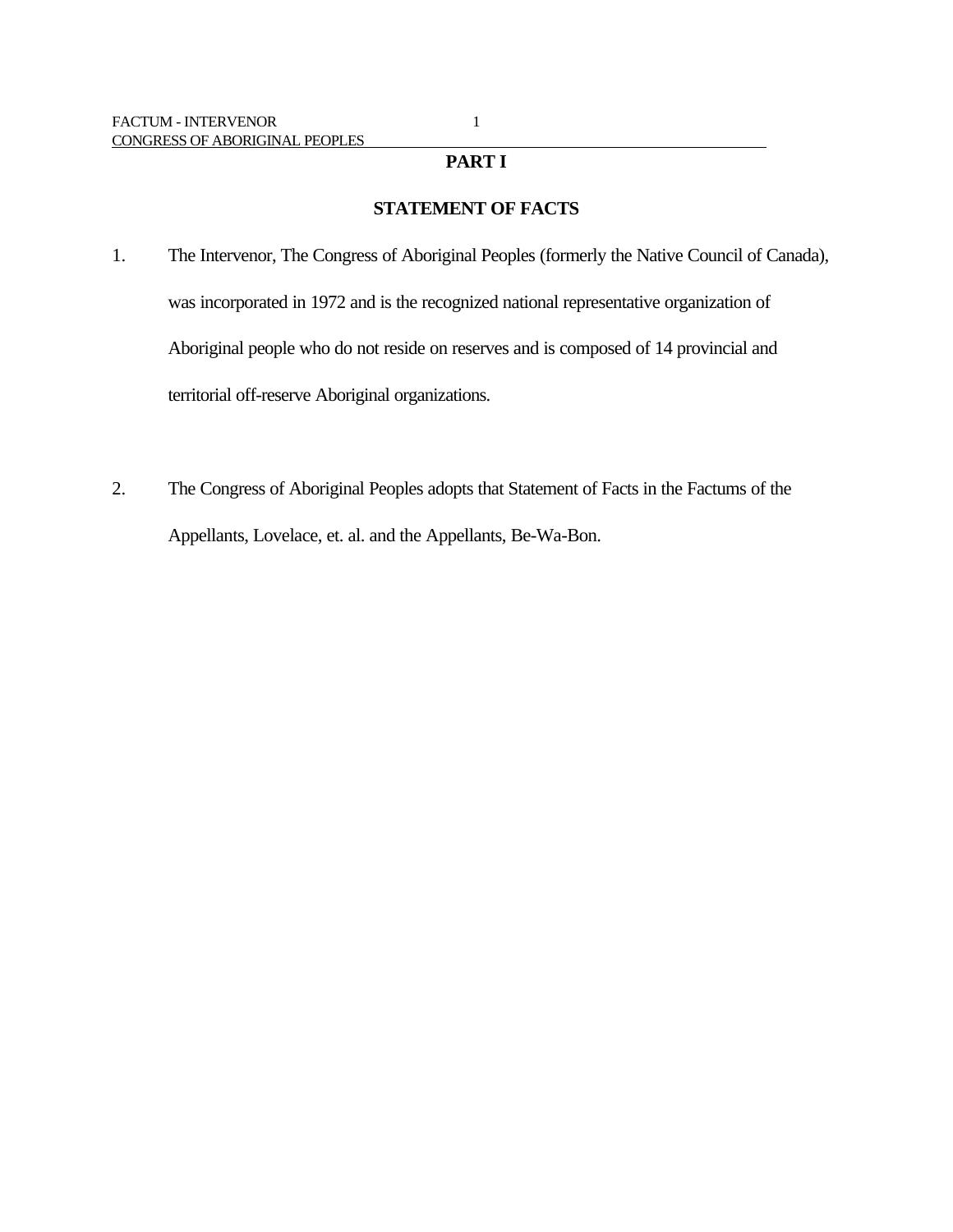## **PART II**

### **CONSTITUTIONAL QUESTIONS AND ISSUES ON APPEAL**

- 3. The following three constitutional questions were set by this Honourable Court:
	- A. Does the exclusion of the Appellant Aboriginal groups from the First Nations Fund, and from the negotiations on the establishment and operation of the Fund, set up pursuant to s. 15(1) of the *Ontario Casino Corporation Act*, 1993 S.O. c. 25, on the grounds that they are not Aboriginal groups registered as *Indian Act* Bands under the *Indian Act,* R.S.C. 1985, c. I-5, violate s. 15 of the *Canadian Charter of Rights and Freedoms*?
	- B. If the answer to question No. 1 is yes, is the violation demonstrably justified under s. 1 of the *Canadian Charter of Rights and Freedoms?*
	- C. Is the exclusion of the Appellant Aboriginal groups from the First Nations Fund of the Casino Rama Project, and from the negotiations on the establishment and operation of the Fund on the grounds that they are not Aboriginal groups registered as *Indian Act* Bands under the *Indian Act,* R.S.C. 1985, c. I-5, *ultra vires* the power of the province under the *Constitution Act, 1867*?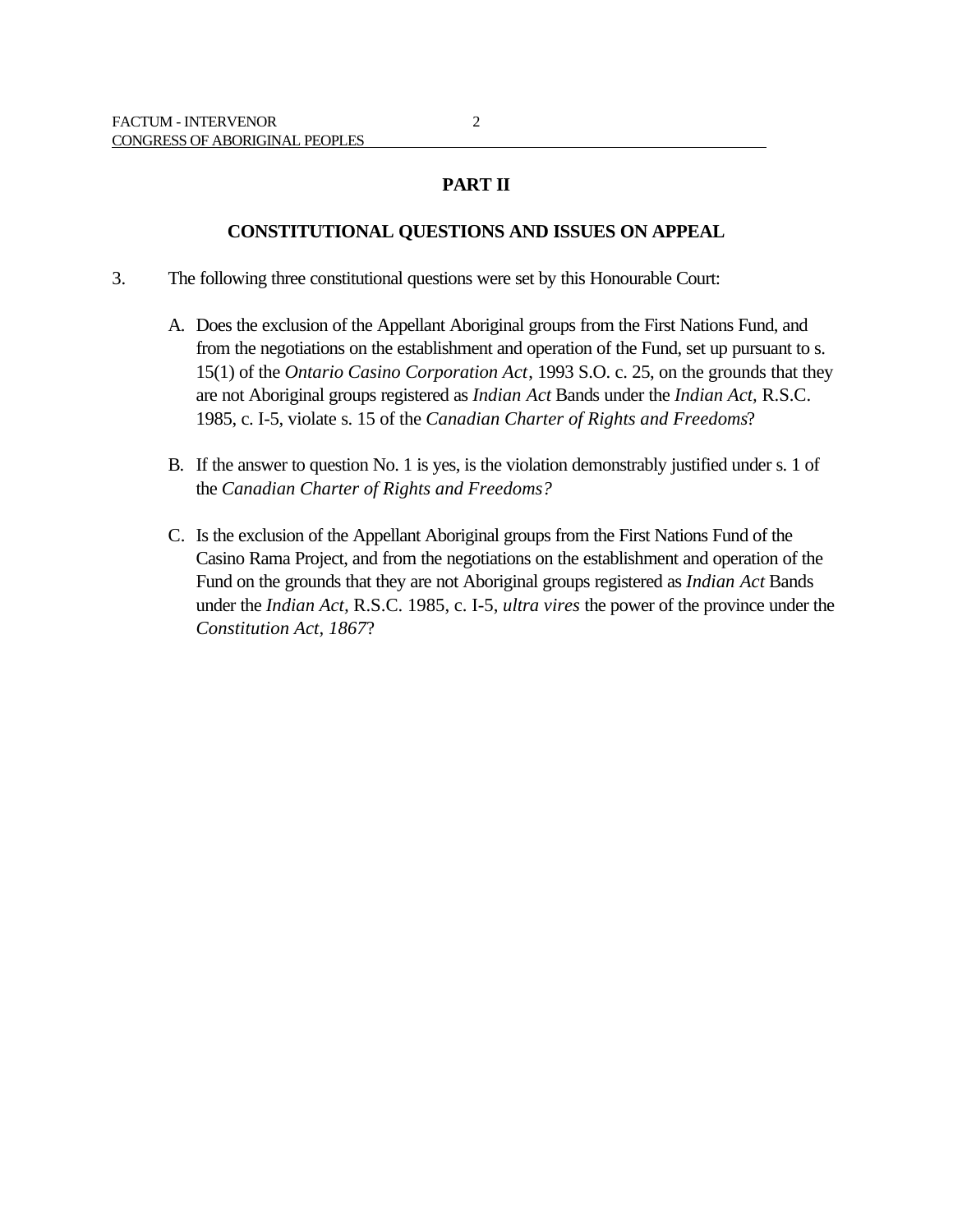### **ARGUMENT**

#### **The Congress' Perspective**

- 4. The approach of the Province of Ontario to limit access to the First Nations Fund to only registered Indian Bands under the *Indian Act* ignores the desperate plight of non- registered Aboriginal people and Metis people who live off-reserves.
- 5. Both levels of government deny responsibility for off-reserve Aboriginal people.
- 6. What the province has done in restricting access to the First Nations Fund to Indian Bands is to adopt the very narrow classification that the federal government has taken pursuant to its responsibility under section 91 (24) of the *Constitution Act, 1867.*
- 7. While the Federal Government may think it has constitutional warrant for its narrow classifications of Aboriginal people under section 91 (24), Ontario clearly has none.
- 8. If the province of Ontario is permitted to adopt this policy, it will serve as a license for other provinces to do the same and empty the content of the guarantees of equality for Aboriginal people who are not status and Metis. These Aboriginal people seek by parity of treatment to escape their growing marginalization as an urban underclass in Canadian cities and rural off-reserve settings.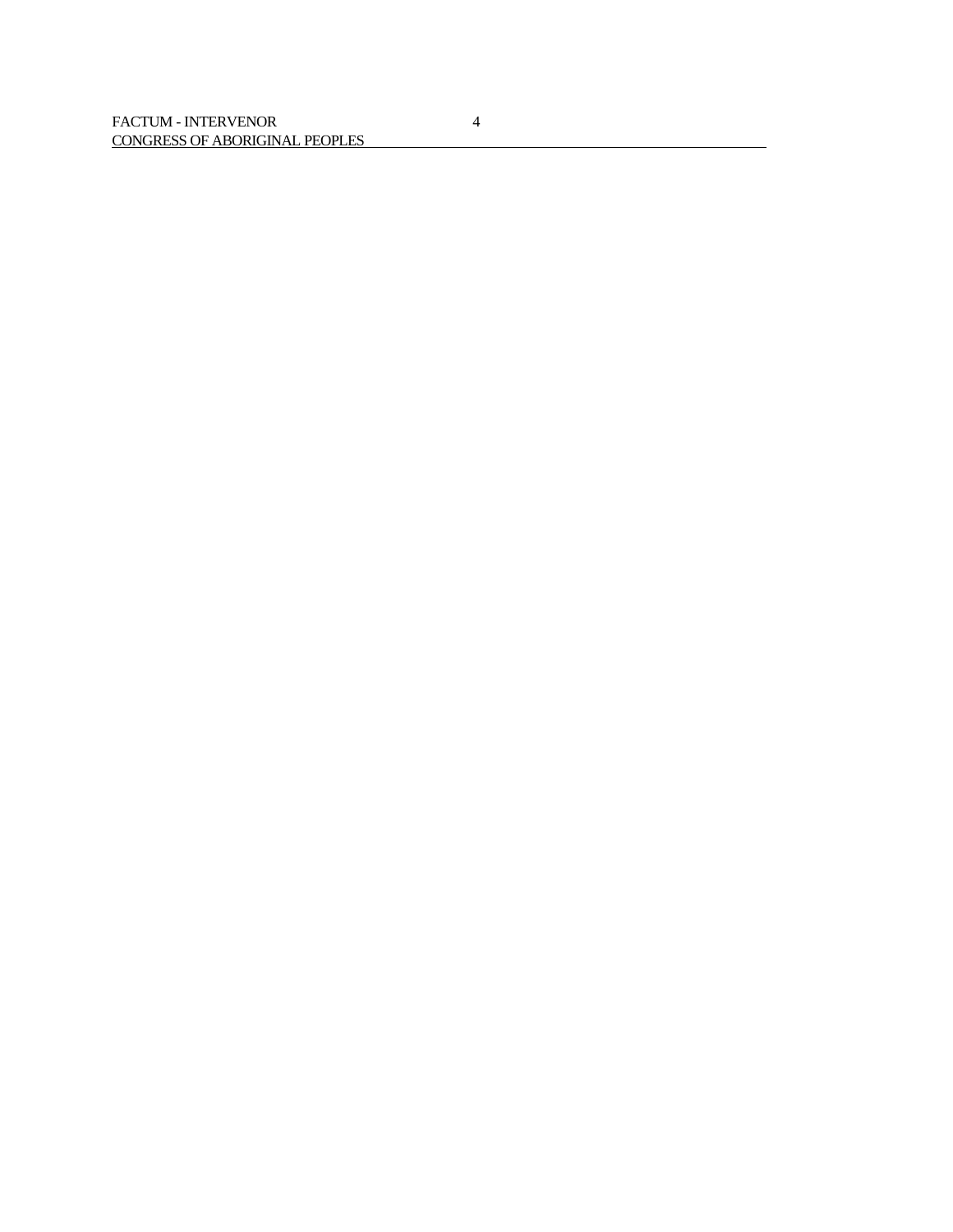9. This case raises the issue as to whether Ontario can perpetuate the status and non-status divide

in Canadian law and practice and one must question why they would do it.

### **Ontario's Interest**

10. Throughout the 1980's, Indian Bands expanded large-scale profitable Indian gaming activities on their reserves. They were charged and resulting convictions were upheld by this court.

R v Pamajewon, [1996] SCR 821.

11. At this time, Ontario enacted the *Ontario Casino Corporation Act*. Section 1 (b) of this Act sets out the purpose of the Act, which provides *inter alia*, "to generate revenues for the province"

*Ontario Casino Corporations Act* 1993, SO 1193, s.l(b)

- 12. Contemporaneously, Ontario commenced negotiations with the Chiefs to license a casino ostensibly for them. Subsequently, Ontario announced that it would keep 20% of the revenues for itself.
- 13. The revenues are anticipated to be large: \$100 million per year for 10 years. This Justice Cosgrove found equaled the "total sums presently expended by the government of Ontario, for all programs for all Aboriginals every year".

Reasons of Cosgrove, J paragraph 30.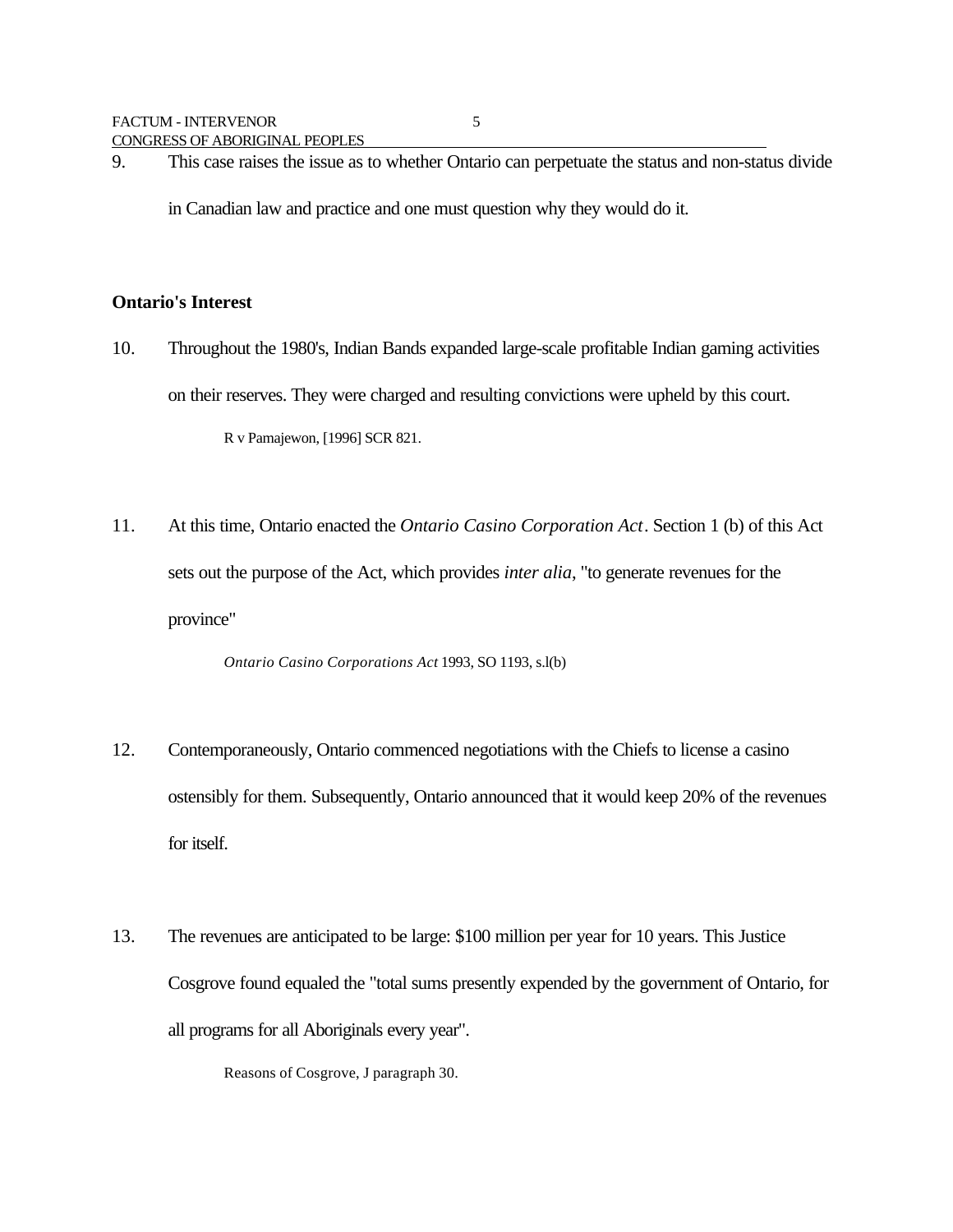14. Justice Cosgrove also found no evidence that Ontario considered "alternatives to the design of the program excluding Non-Status Aboriginals."

Reasons of Cosgrove, J paragraph 24.

- 15. Considering the ongoing systemic discrimination of off-reserve Aboriginal people and the amount of money at play, Ontario knew or ought to have known that its approach would pit Aboriginal group against Aboriginal group.
- 16. In short, the chiefs had profitable enterprise but a legal problem. Ontario had the legal solution apparently for sale. The negotiations for the bargain, which was later cloaked as an affirmative action measure, cut out the most disadvantaged, and weakest, Aboriginal people. Predictably this has set up the contest in this case, with one disadvantaged Aboriginal minority vying against another.

### **The- Problem of Minority Factionalism**

- 17. In *The Federalist Papers,* #10, James Madison epitomized a "well-constructed Union" by "its tendency to break and control the violence of faction."
- 18. By "faction," Madison understood "citizens, whether amounting to a majority or minority of the whole, who are united and actuated by some common impulse of passion or of interest, adverse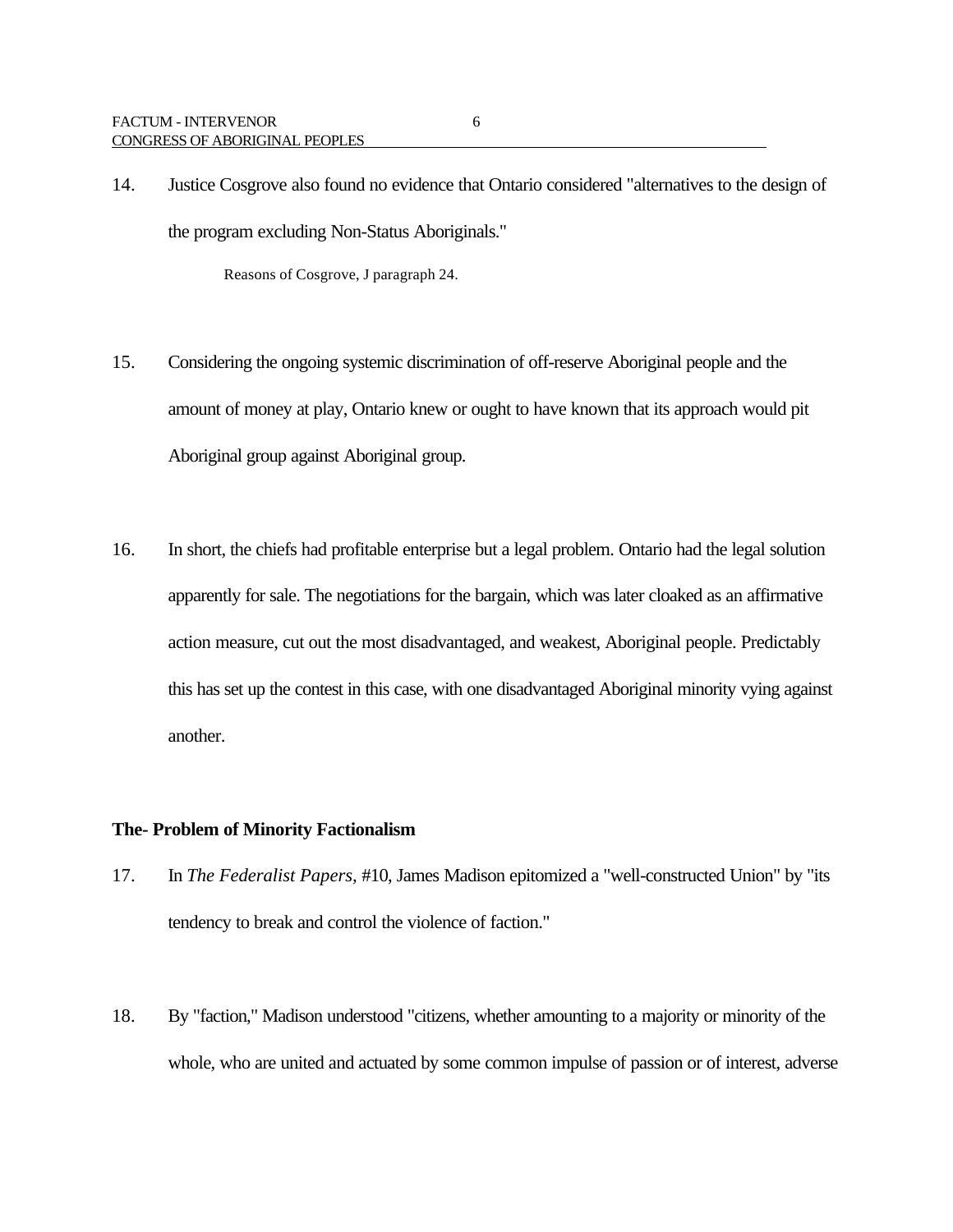to the rights of other citizens, or to the permanent and aggregate interests

of the community."

- 19. "The causes of faction could never be removed," Madison wrote; by "self-love" they were "sown into the nature of man." A well-constructed State had therefore to control the effects of faction, in the realization that "[t]he regulation of these various and interfering interests forms the principal task of modern legislation..."
- 20. Madison was addressing 18th century problems of "pure democracy" in "a society consisting of a small number of citizens." In small societies common passion is almost always felt. Small societies create opportunity for [m]en of factious tempers ... [to] first obtain the suffrages, and then betray the people." In small societies these "cabals of a few" lead in almost every case "to sacrifice the weaker party or an obnoxious individual." In the result, "such democracies have ever been spectacles of turbulence and contention; have ever been found incompatible with personal security or the rights of property; and have in general been as short in their lives as they have been violent in their deaths."

*The Federalist Papers,* (ed. I. Kramnick, Penguin, 1987), #10, p. 122-26

21. Madison' s response to the problem of democracy in his time was the formation of a large, federal republic. Madison did not consider equality or affirmative action problems -- the situation where government directs its largess to small communities of disadvantaged groups.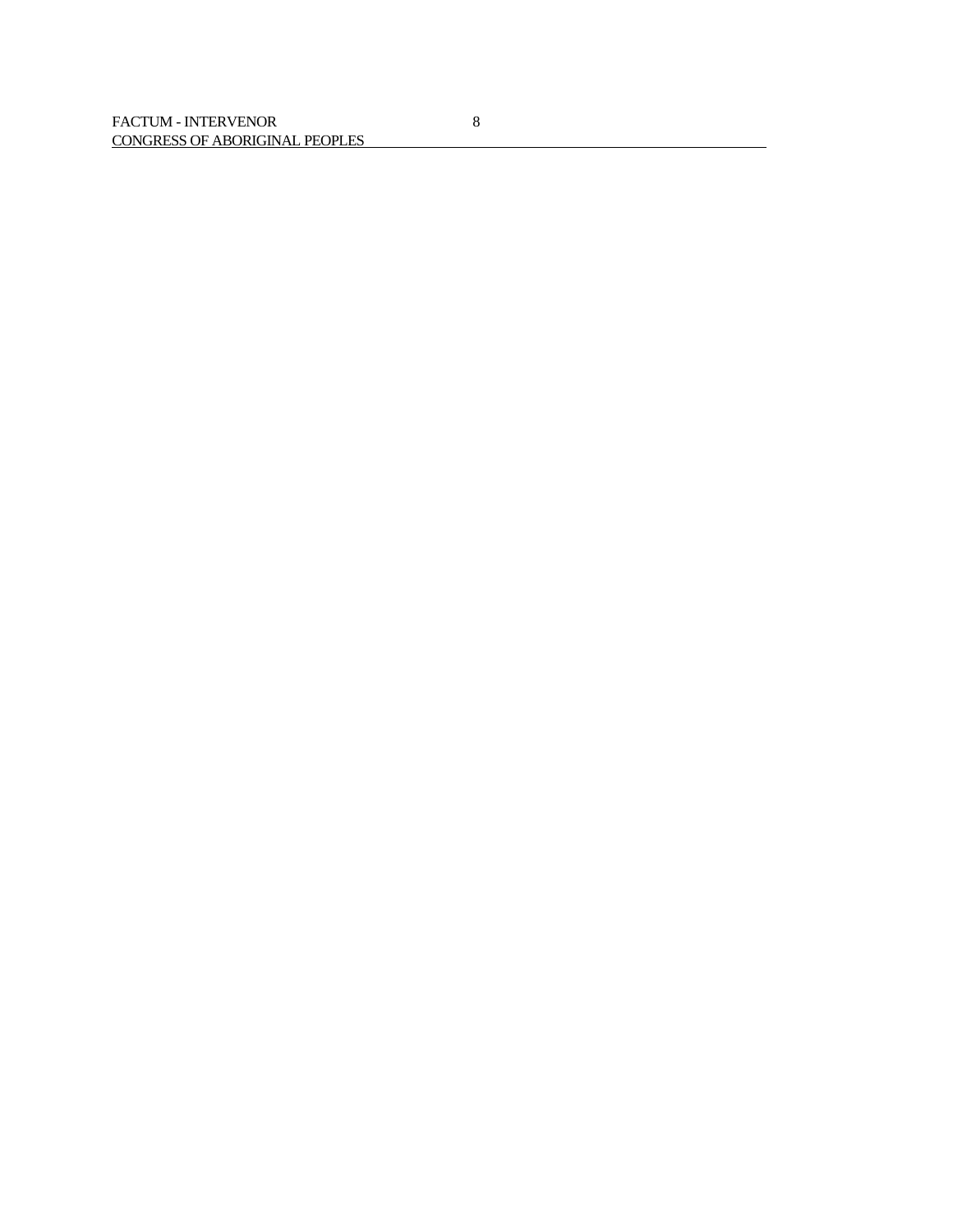22. Within the "small societies" of disadvantaged persons targeted by affirmative action programs the problem of "minority faction" reappears with a vengeance. Certain factions within minority communities are more articulate, fortuitously funded, better organized, stronger, with resultant better capacity to persuade its members, and especially with greater power to trumpet its voice in the corridors of government power. Weaker groups within the minority are correspondingly disempowered.

23. It is submitted that sec. 15(1) and (2) must be interpreted as preventing, in the targeting of governmental largess at minority communities, the formation of unholy alliances between minority factions within disadvantaged groups and governments seeking the approval of minority communities.

### **Minority Factionalism and the Power to Self Define**

- 24. The problem of minority factionalism -- of minorities within minorities -- becomes particularly salient where cultural groups enjoy semi-autonomous power to define their membership, including power to include objecting members and exclude dissenters.
- 25. Where a minority group enjoys or seeks government derived powers or benefits, the danger arises that a faction within the group will use its power to self define to appropriate the benefits for a narrowly defined minority within the minority community, and oppressively exclude others.

For examples of such conflict see *Native Women's Assn. v. Canada* (1992), 10 C.R.R. (2d) 269 (Fed. Ca) rev'd for want of an adequate evidentiary foundation: [1994] 3 S.C.R. 627 and *Prairie*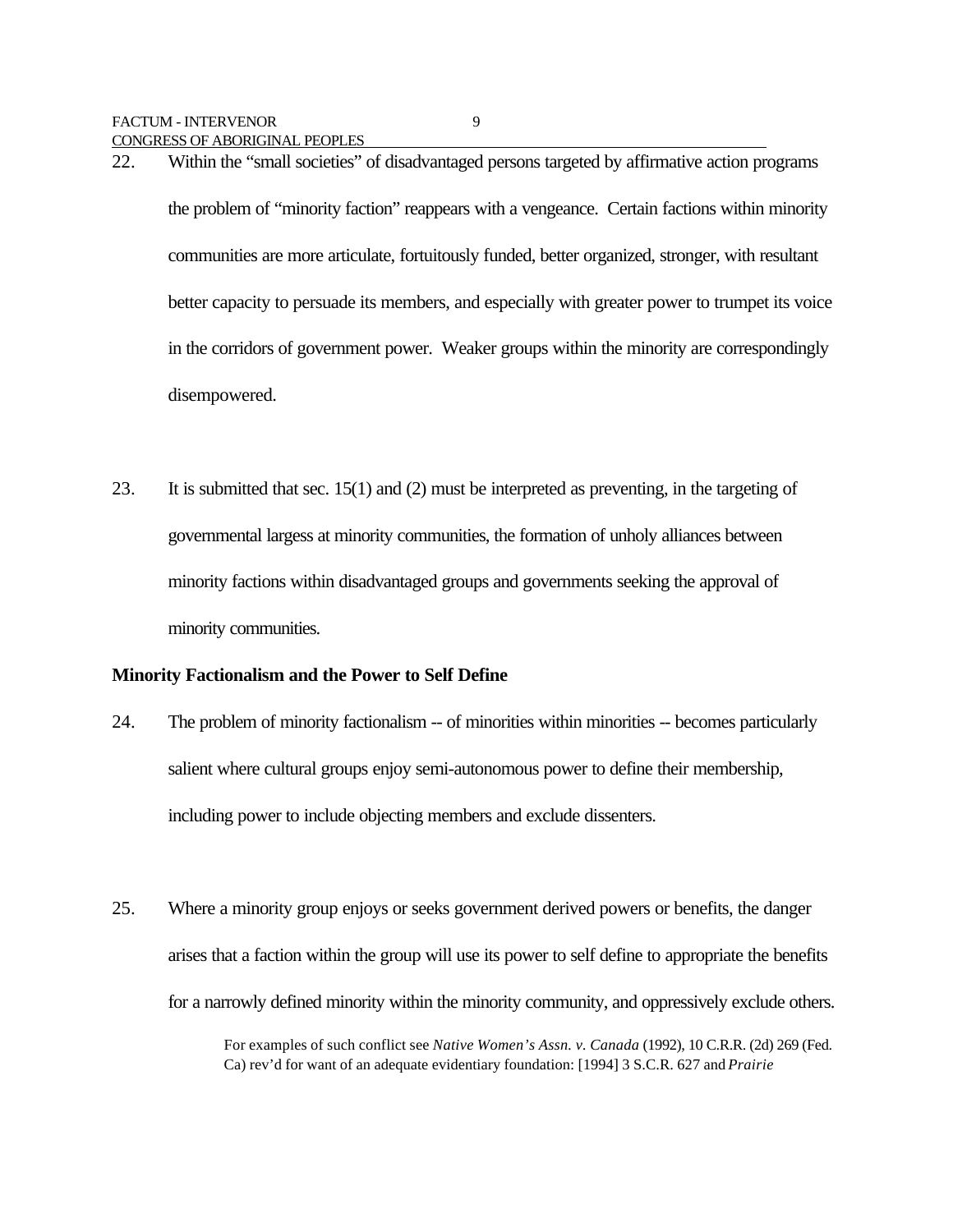*Treaty Nations Alliance v. Mulroney,* Ont. H.C.J. March 29,1985 (reproduced in *Constitutional* Law of Canada, 2<sup>nd</sup> 1985, II, p. 1592)

#### 26. It is submitted that where government devolves powers or benefits on self-defining cultural

groups, government is obligated to require that the group use its power to

distribute the benefits to its members responsibly.

W. Kymlicka, *Finding Our Way: Rethinking Ethnocultural Relations in Canada* (Oxford U.P., 1998), p. 62-4: "To understand the relationship between group rights and individual rights we need to distinguish two kind of rights that a group might claim. The first involves the right of a group against its own members; the second involves the right of a group against the larger society." Kymlicka then warns against "the possibility that individuals or sub-groups within Indian communities could be oppressed in the name of group solidarity or cultural purity."

#### **Section 15 of the Charter**

- 27. When government designs affirmative action programs under s. 15(2) of the Charter government's responsibility to protect disempowered groups *within* larger minority communities against abusive minority factionalism comes into relevance. It is submitted that this Court's s. 15(1) jurisprudence, applied with sensitivity to the problem of minorities within minorities, should shape the nature of government's responsibility.
- 28. This Court's analysis of programs under s. 15(1) involves a three part inquiry: i) does the impugned action or law draw a formal distinction between the claimant and others on the basis of one or more personal characteristics; ii) does it subject the claimant to differential treatment based on one or more of the enumerated or analogous grounds; and iii) does it discriminate in a substantive sense bringing into play the purpose of s.  $15(1)$  in remedying such ills as prejudice,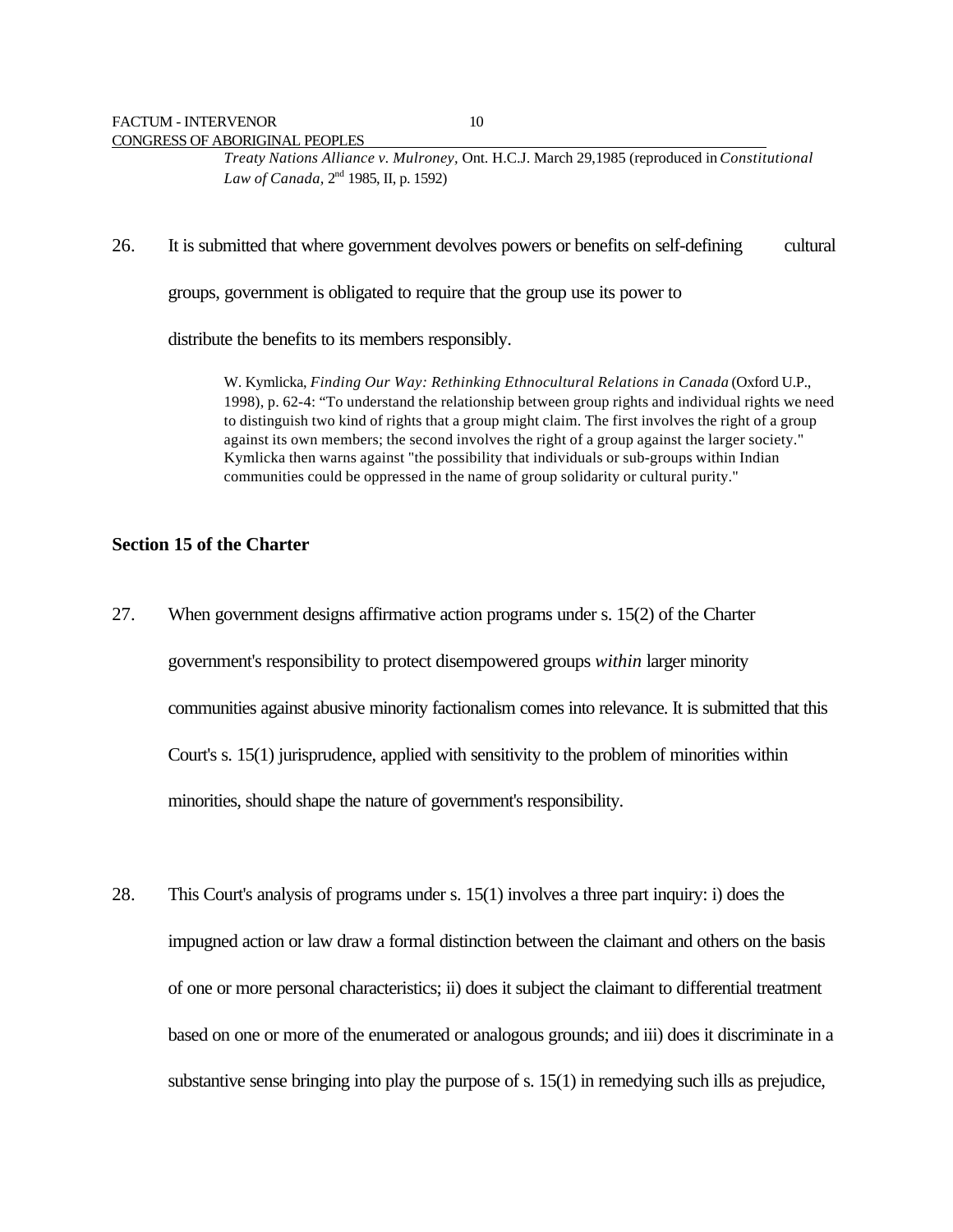stereotyping and historical disadvantage?

*Law v. Canada, [1999]* 1 S.C.R. 497 at 529, 539.

- 29. As applied to the question of government's creation of affirmative action programs under s. 15(2) it is submitted that the *Law* test requires an analysis of whether government has drawn an unwarranted distinction between groups in the minority community which is discriminatory.
- 30. The problem of minority factions should be considered initially within the first part of the *Law* test. The analysis should question whether a formal distinction has been drawn between "haves" and "have nots" *within* the minority group. The comparator groups should not be between the minority community and the larger society.
- 31. If government has drawn a formal distinction between "haves" and "have nots" *within* the minority group, the reviewing Court should go on to consider whether the distinction is discriminatory under the third part of the *Law* test. Relevant to this inquiry in the context of affirmative action programs is whether Government has discharged its responsibility to prevent oppression of "have nots" by the "haves" within the minority community.
- 32. In determining whether Government has discharged its responsibility to prevent oppression of "have nots" within the minority the Court may consider evidence of disproportionate power between groups within the minority community.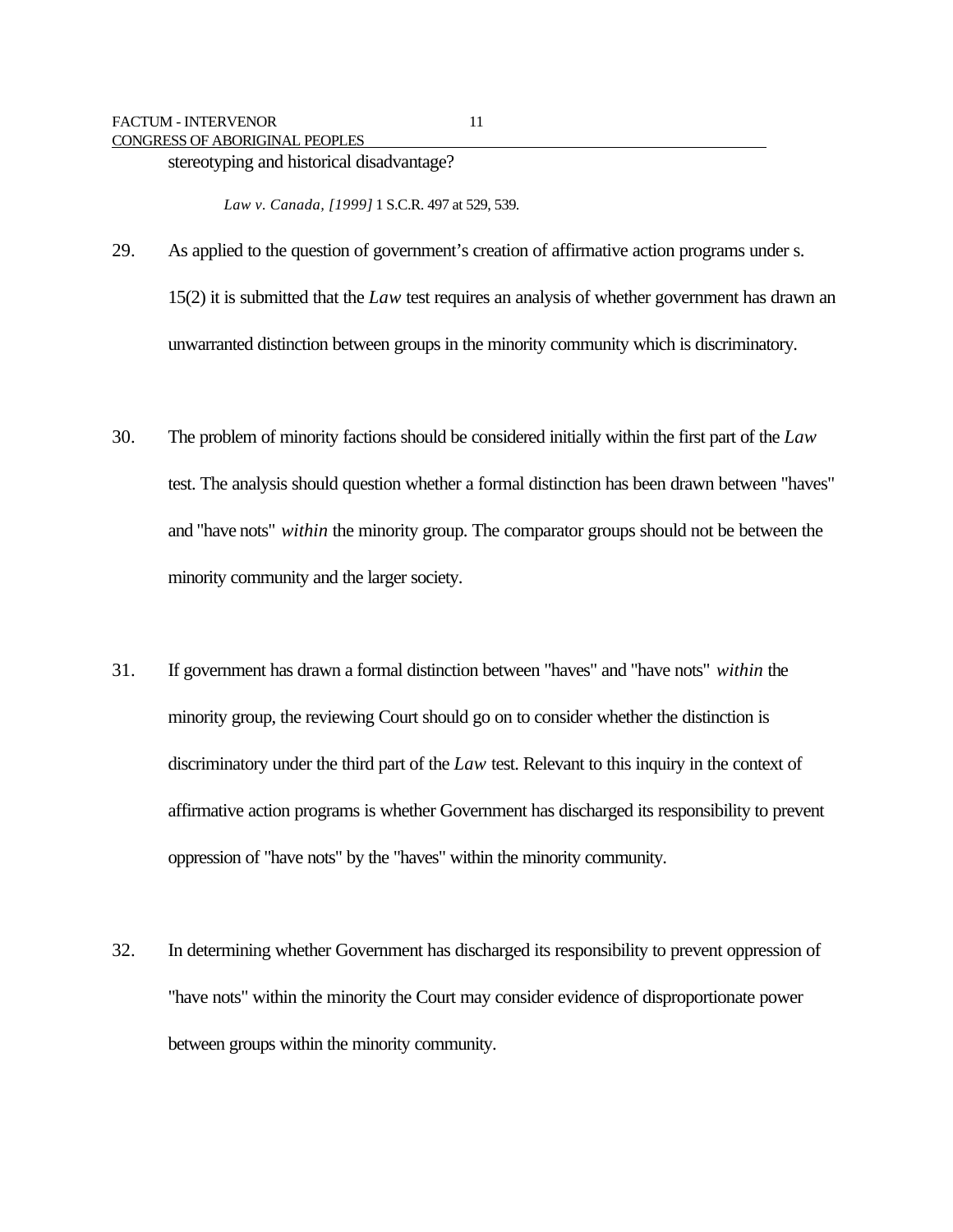33. The Court may also consider evidence of an undue alliance between "have" factions within the minority community and government. Indicators of an undue alliance would include privileged access to government, privileged funding, government participation in structuring the "have" faction, government participation in facilitating membership in the "have" faction, government participation in the organizational capacity of the "have" faction, and related matters.

- 34. Following on consideration of these factors the Court should determine whether the exclusion of one or more minority communities within the minority group is irrational in a substantive sense. Relevant to this consideration would be whether the exclusion exacerbates already existing inequalities within the group.
- 35. The onus on Government to demonstrate that the exclusion of the disempowered groups in the minority community is rational should not be unduly onerous. The Court should recognize that government may validly exclude certain groups within the minority community from receiving program benefits if there is any rationally articulated reason for doing so.
- 36. In demonstrating that it has a rational reason for excluding minorities within the minority community from program benefits government should be required to establish that it made at least minimal efforts to understand and address the problem of minority factionalism within the targeted minority community. Government could demonstrate this in any variety of ways: by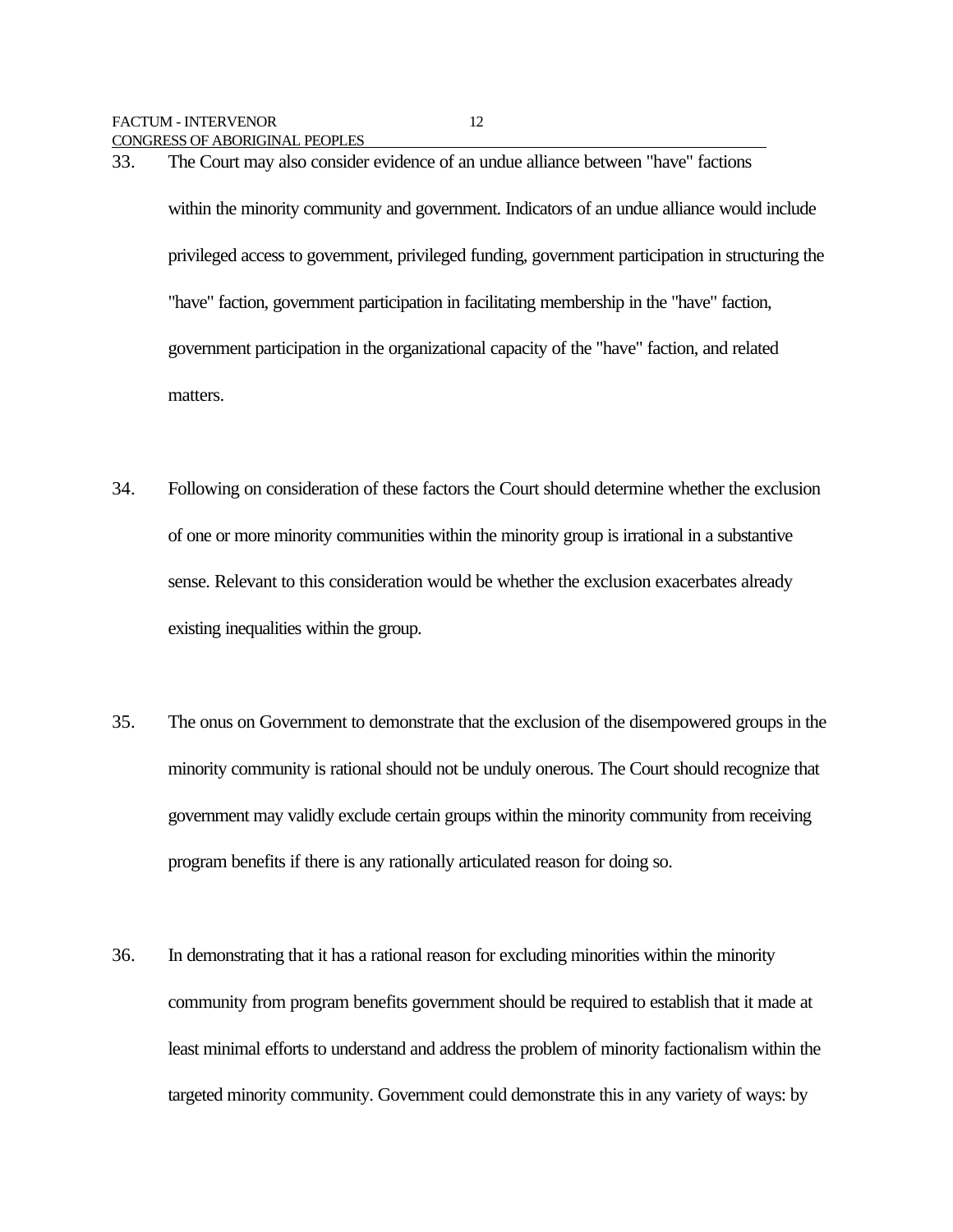showing that it consulted with representative groups within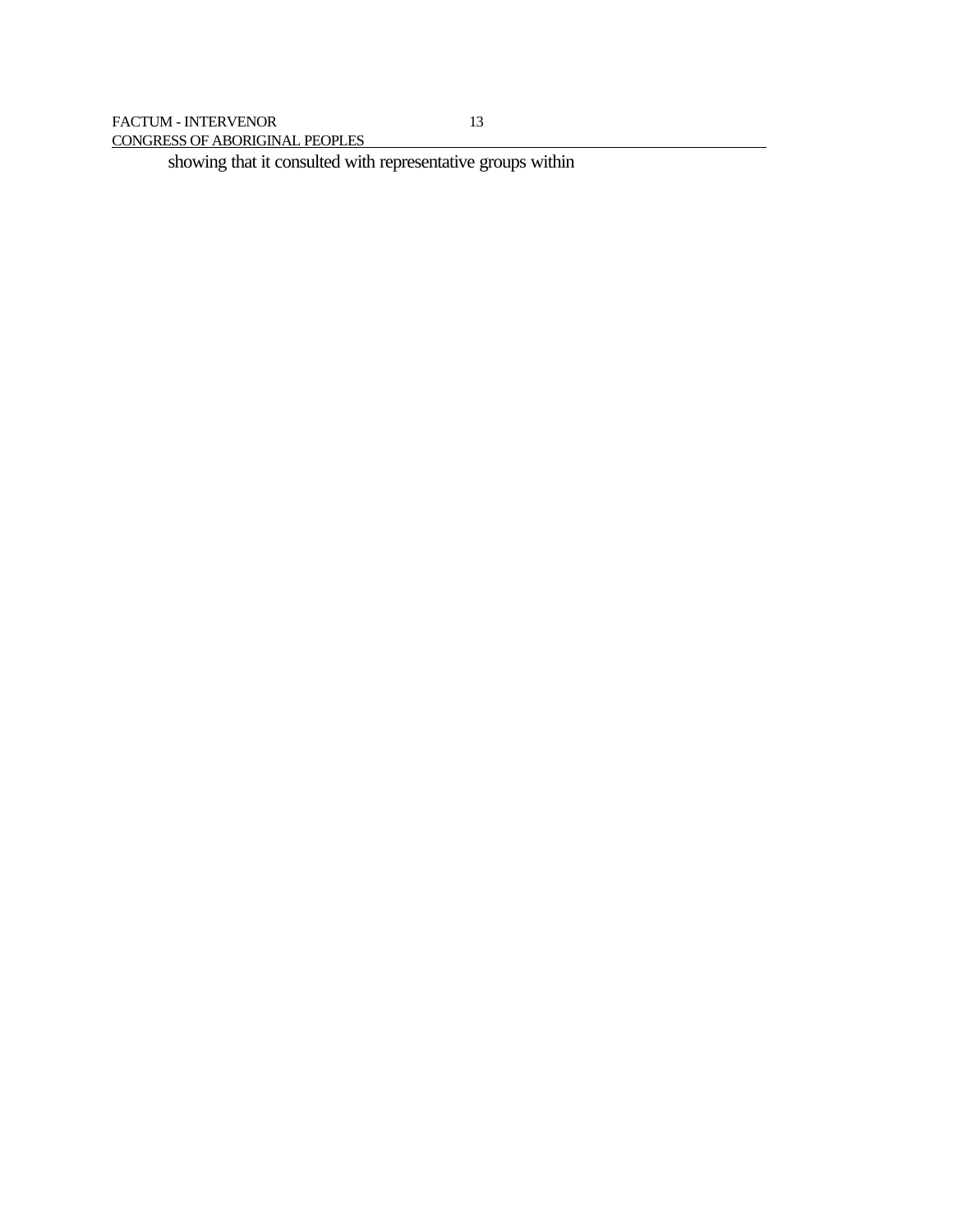the minority community, by procedurally fair statutory or administrative findings, by program

design, by including responsive machinery within the program, or otherwise.

*Ontario Human Rights Guidelines on Special Programs*, (Aug., 1990), p. 6 Canada, *A Matter of Fairness: Report of the Special Committee on the Employment Equity Act* (May, 1992), pp. 15-17

37. That government should be held to at least a weak standard of justifying its objectives takes on all the more importance in the context of government's dealings with aboriginal peoples. Whether in the context of the fiduciary duty developed in *Guerin v. The Queen*, [1984] 2 S.C.R. 333 and its progeny, or in the context of existing aboriginal rights within s. 35(1) of the *Constitution Act, 1982* considered in *R. v. Sparrow*, [1990] 1 S.C.R. 1075 and *Delgamuukw v. British Columbia,* [1997] 3 S.C.R.1010 justification is the essential obligation imposed on the Crown. Throughout all these contexts, this Court holds the Crown to a high standard of honourable dealing with the aboriginal peoples of Canada. As stated in *Sparrow,* in the context of existing aboriginal rights within s. 35(1), at p. 1110: The way in which a legislative objective is to be obtained must uphold the honour of the Crown

and must be in keeping with the unique contemporary relationship, grounded in history and policy between the Crown and aboriginal peoples.

38. In the context of affirmative action programs directed at aboriginal peoples, a reviewing Court can insure that a high standard of honourable dealing is achieved only if the Crown's actions are transparent, justifiable and justified.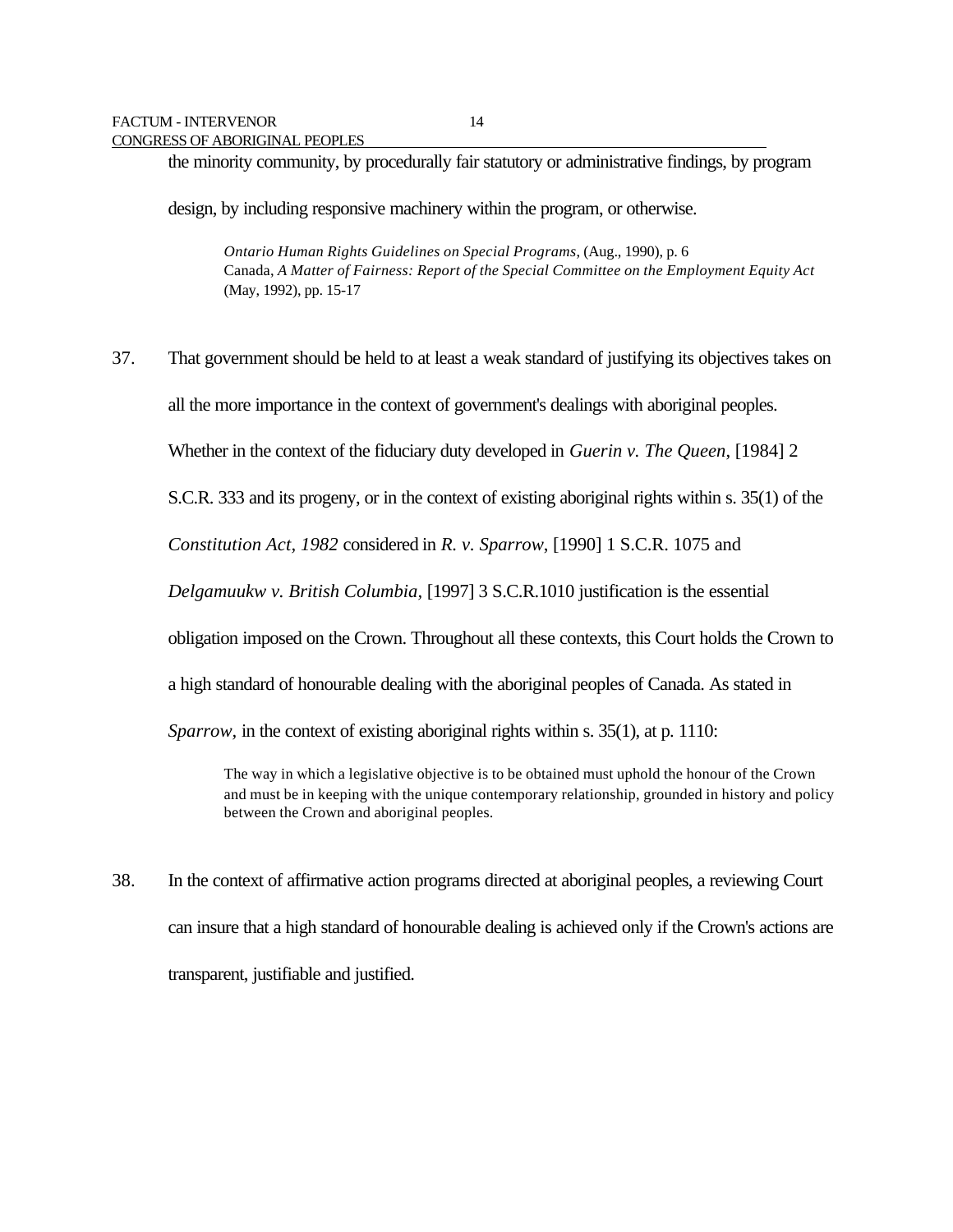- 39. The Court of Appeal stated: "Governments should ... be able to rely on s. 15 to provide benefits to a specific disadvantaged group and should not have to justify excluding other disadvantaged groups even if those groups suffer similar disadvantage."
- 40. Canada and Ontario rely on the Court of Appeal. They say that court review under s. 15(2) is limited to: (1) an identification that the target group intended to be benefitted by a program; and (2) an assessment that a complainant of underinclusion is not within the targeted group. (Canada, paras. 10, 40; Ontario, para. 57).
- 41. Canada and Ontario would bring within s. 15(2) only laws, programs or activities that have as their primary objective the amelioration of conditions of disadvantage experienced by the targeted group. (Canada, para. 42 ff).
- 42. The danger of these approaches is that government may construct a program objective that cloaks its intentions to benefit its friends in the minority communities and exclude others for no reason other than its own political advantage or favoritism. The reason why s. 15(1 ) was cast broadly in its present form was to guard against these clear problems of self-serving, or unjustifiable classification.

M. Drumbl & J. Craig, "Substantive Equality and Constitutionally Problematic Affirmative Action," (1997), 4(1) Rev. of Con. Studies 83, 116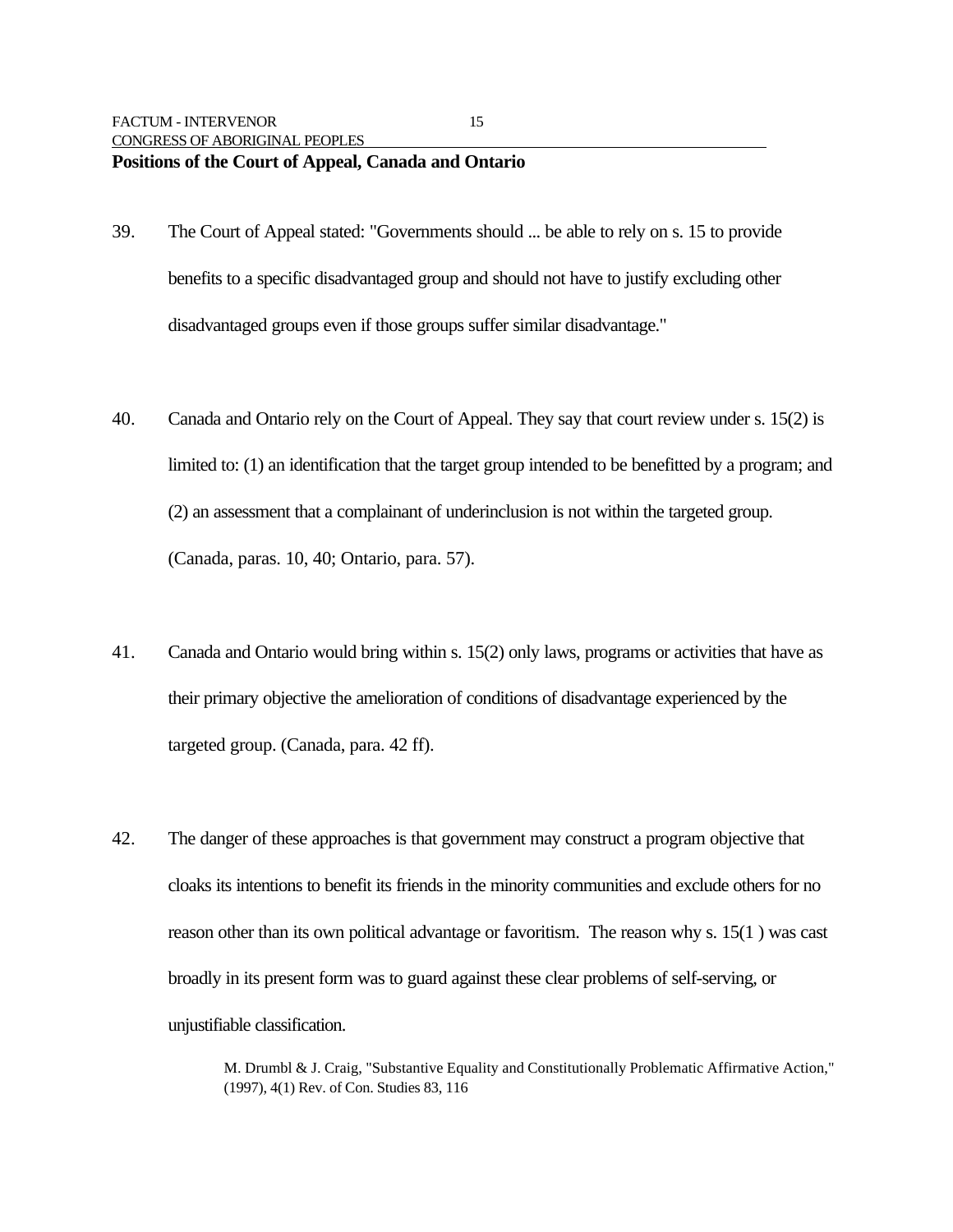Tarnopolsky, "The Equality Rights" in Tarnopolsky and Beaudoin (eds.), *The Canadian Charter of Rights and Freedoms* (Carswell, 1982), p. 395 at. p. 421

*Bliss v. A. G. Canada* (1978), 92 D.L.R. (3d) 417

- 43. An approach to s. 15(2) that restricts judicial review of Government's objective allows Government easy access to frustrate the limits on arbitrary classification that is a central purpose of s. 15(1). Additionally, restrictive review of Government's objective gives government easy access to construct perverse programs behind a seemingly benign facade.
- 44. Para. 21 & 22, *supra.* would eliminate this danger by imposing the most minimal standard of justification for programs claimed to be supported by  $s$ . 15(2) -- the standard of rationality. Moreover, the suggested requirement of rationality extends only to a consideration of why one minority group within the minority community was privileged over others. It is extravagant for Government to suggest that this anaemic standard of justification would discourage Government from carrying out the "difficult choices of governance" involved in helping the disadvantaged (Canada, para. 6), or "drastically limit the sort of affirmative action programs that could be developed" (Ontario, para 103). All that would be required is that Government justify in some minimal way or by some minimal means, that its decision to exclude a minority within the minority is for a rational purpose and not arbitrary in the sense of cloaking an intention to benefit its friends or gain political advantage, free of constitutional review under s. 15.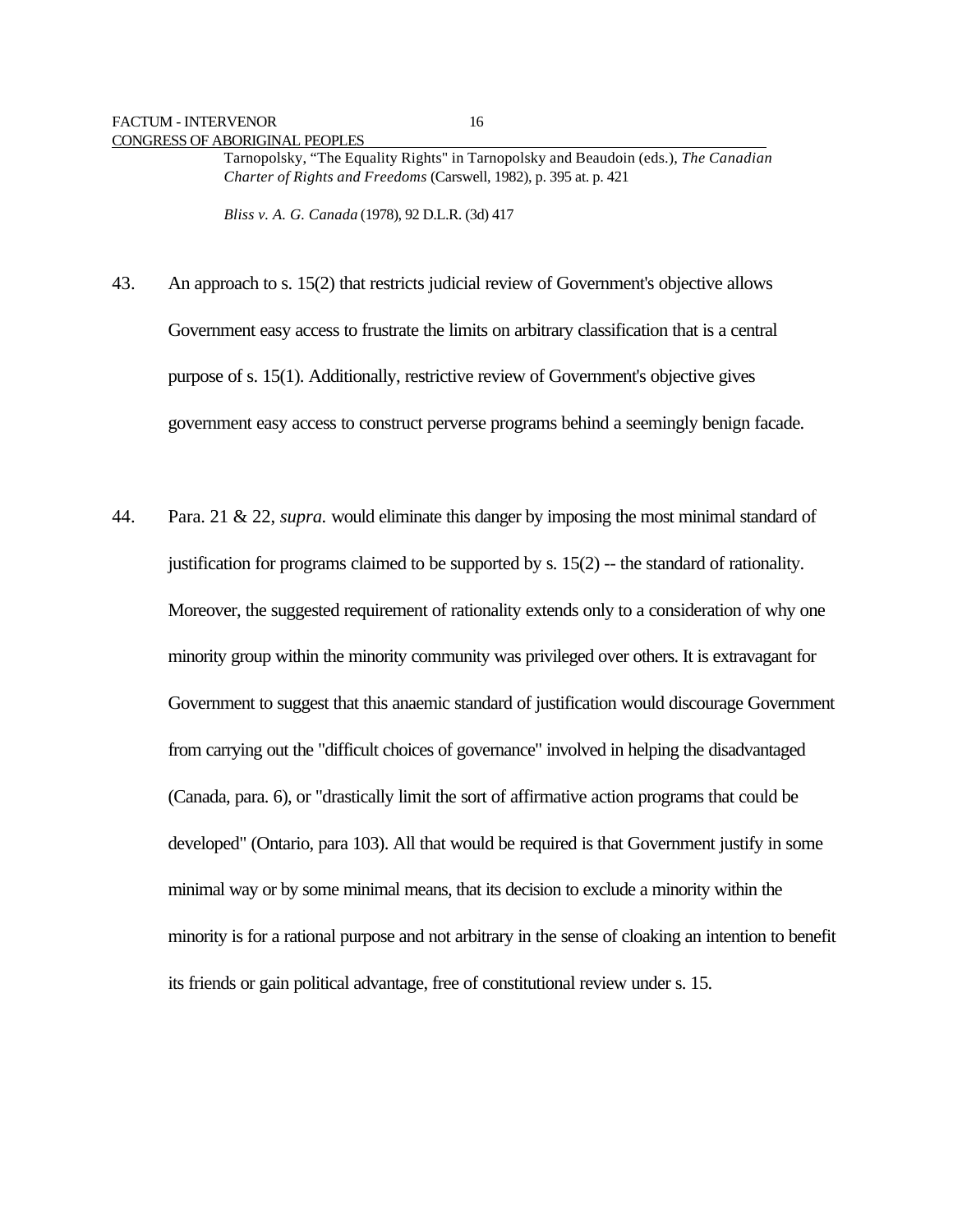45. Openness and justification are the great enemies of arbitrary action in the modern administrative

#### state.

Where a society is marked by a culture of justification, an exercise of public power is only appropriate where it can be justified to citizens in terms of *rationality and fairness.* Arbitrary decisions and rules are seen as illegitimate. Rule by fiat is unaccepted. But these standards do not just stand as abstract rules. Indeed, most importantly, the ability to call for such a justification as a precondition to the legitimate exercise of public power is regarded by citizens as their *right,* a right which only illegitimate institutions and laws venture to infringe. The prevalence of such a cultural expectation is, in my view, the definitive marker of a mature Rule of Law. I suggest that Canada, in particular, has developed a functional culture of justification, especially since the introduction of the *Charter of Rights and Freedoms* in 1982.

Justice Beverley McLachlin, 'The Roles of Administrative Tribunals and Courts in Maintaining the Rule of Law" (1999), 12 C.J.A.L.P. 171

#### **Application to This Case**

46. Justice Cosgrove found as a fact that:

[para 8] I am satisfied further that the four-part rationale now argued by the respondents is an inadequate basis to justify the exclusion of the applicants from the casino project because the evidence in support of the rationale is either invalid or the conclusions urged flowing from the evidence are flawed.

[para 9] 1. Identity. I agree with the applicants that the issue of non-status identity is not as complex as alleged by the respondents. In a related proceeding, I have required the parties to negotiate a formula (with the Government of Canada as an invited participant) to reach a conclusion on this issue. (Perry et al v. The Queen, [1996] 2 C.N.L.R., 167 at 176)

[para10] 2. Accountability. I agree with the applicants that this issue has been satisfactorily resolved between Ontario and non-status Aboriginal groups in other programs (such as the program designs between Ontario and the applicant Be-Wab-Bon Metis and Non-Status Indian Association) which are a ready precedent for the casino project. I agree further that any requirement for additional reasons of accountability could and should be the subject of discussions between the parties.

[para11] 3. Reserves. The evidence shows that not all Indian Act bands have reserves. While the host band for the Casino Rama was able to use reserve lands, the relevance to the issue of the sharing of revenues is marginal.

[paral2] 4. Project Development. While the early involvement in the Casino project of the Indian Act bands is commendable, in a jural context, it is irrelevant to the issue of exclusion justification.

[paral3] I am satisfied, moreover, that the applicants have met the burden of proof in establishing that the non-status Indians and Metis are a disadvantaged group vis-a-vis the rest of society and members of bands under the Indian Act. I have indicated that I agree that the statistical evidence provided by the Chiefs of Ontario does not, on careful analysis, provide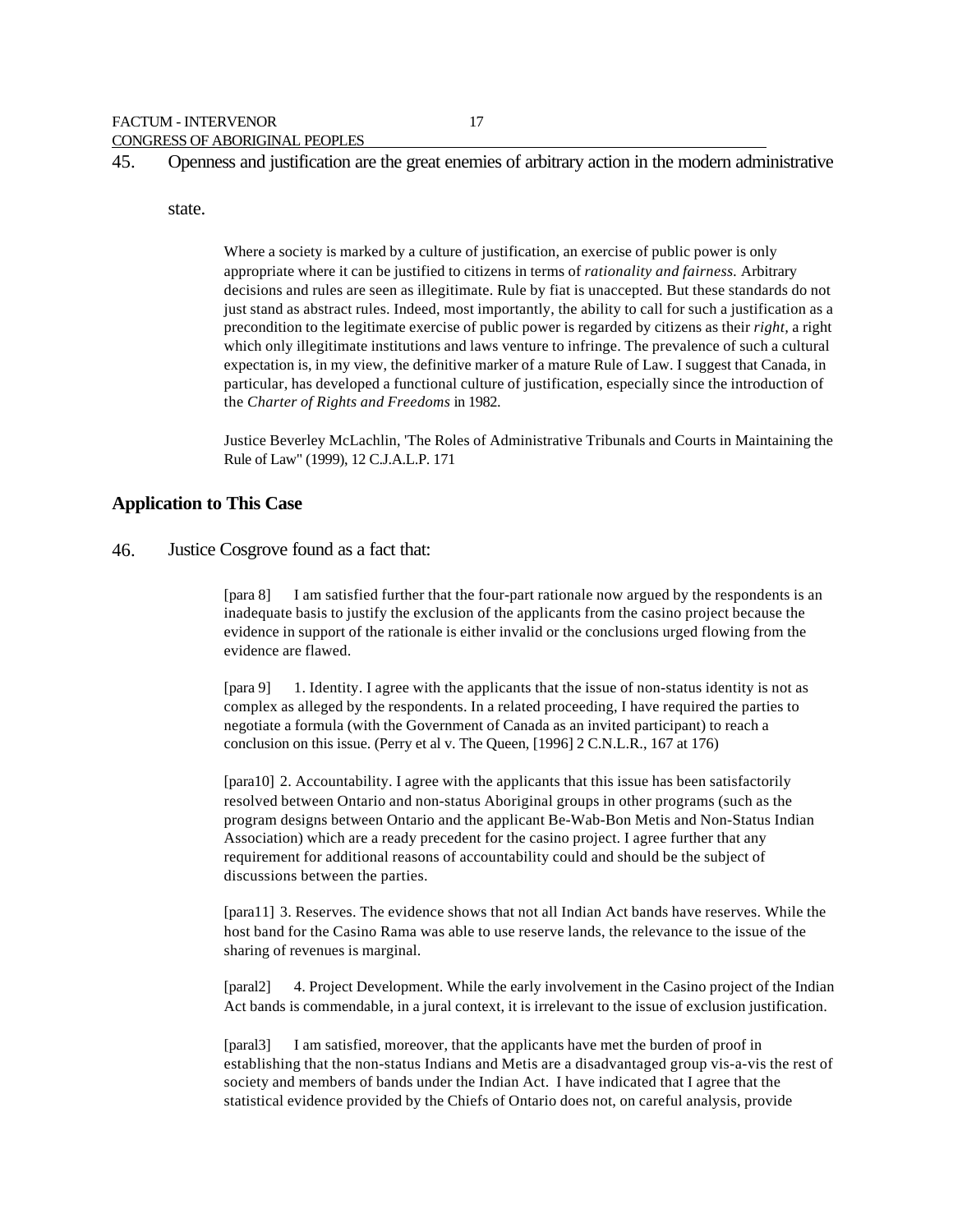contrary proof. On this issue, I was particularly impressed with the information contained in the Supplementary Application Record affidavits of the original applicants herein, Robert Lovelace, Kris Nahrgang, Roy Meaniss and Richard Zohr which speaks to discrimination against non-status Aboriginals, both in a quantitative and qualitative sense ... [paral5] The argument by Ontario that distinctions (different level of treatment by Ontario of status and non-status Aboriginals) between Aboriginal peoples are not distinctions between the privileged and the disadvantaged but are simply distinctions between different groups of disadvantaged people I find to be specious.

47. The Court of Appeal rejected Justice Cosgrove's findings because "it was an error to treat this

case and *Perry* as a package and from the beginning this case was considered on an improper

basis." Also, "[t]his fundamental error of the motion judge seems to have influenced his findings

on other aspects of the case. Most notably, it is manifested in a suspicious attitude toward the

government that caused him to misapprehend some of the evidence before him." The Court of

Appeal continued:

The record also does not support the motion judge's conclusion that the decision to exclude non-status Indians and Metis from the Casino Rama project was "starkly arbitrary" or his conclusion that the rationale for excluding non-status Indians and Metis from the project was recently constructed in response to the application.

With respect to the first conclusion, the Casino Rama project was a pilot project that was, from the outset in 1993, initiated, designed and negotiated with First Nations under the Indian Act, as detailed in the affidavit of John Rabeau. There may have been difficulties with the precise meaning of "First Nations under the Indian Act", "bands under the Indian Act" and "reserve based communities", but there is no doubt that the purpose of the project was to provide a fund for the socio-economic development of the aboriginal communities represented by the Chiefs of Ontario. None of the applicants raised any objection to the project from 1993 to 1995 and, before the Perry case, none of the applicants asserted an interest in the profits of the project or made any kind of request to participate in the Chiefs of Ontario's initiative.

With respect to the second conclusion, Ontario was clearly motivated by the self-government commitment contained in the statement of political relationship executed by Ontario and the band representatives in 1991. The government's motivation was reflected in the request for proposals document put together to solicit bids for a commercial casino operator, which was issued over a year before the application in this case. Both conclusions of the motion judge demonstrate that he misapprehended the evidence.

These errors of the motion judge were all findings that he used to reach his ultimate decision on the application and raise serious questions about the validity of his final determination.

48. Importantly, the Court of Appeal did not make independent findings of fact that the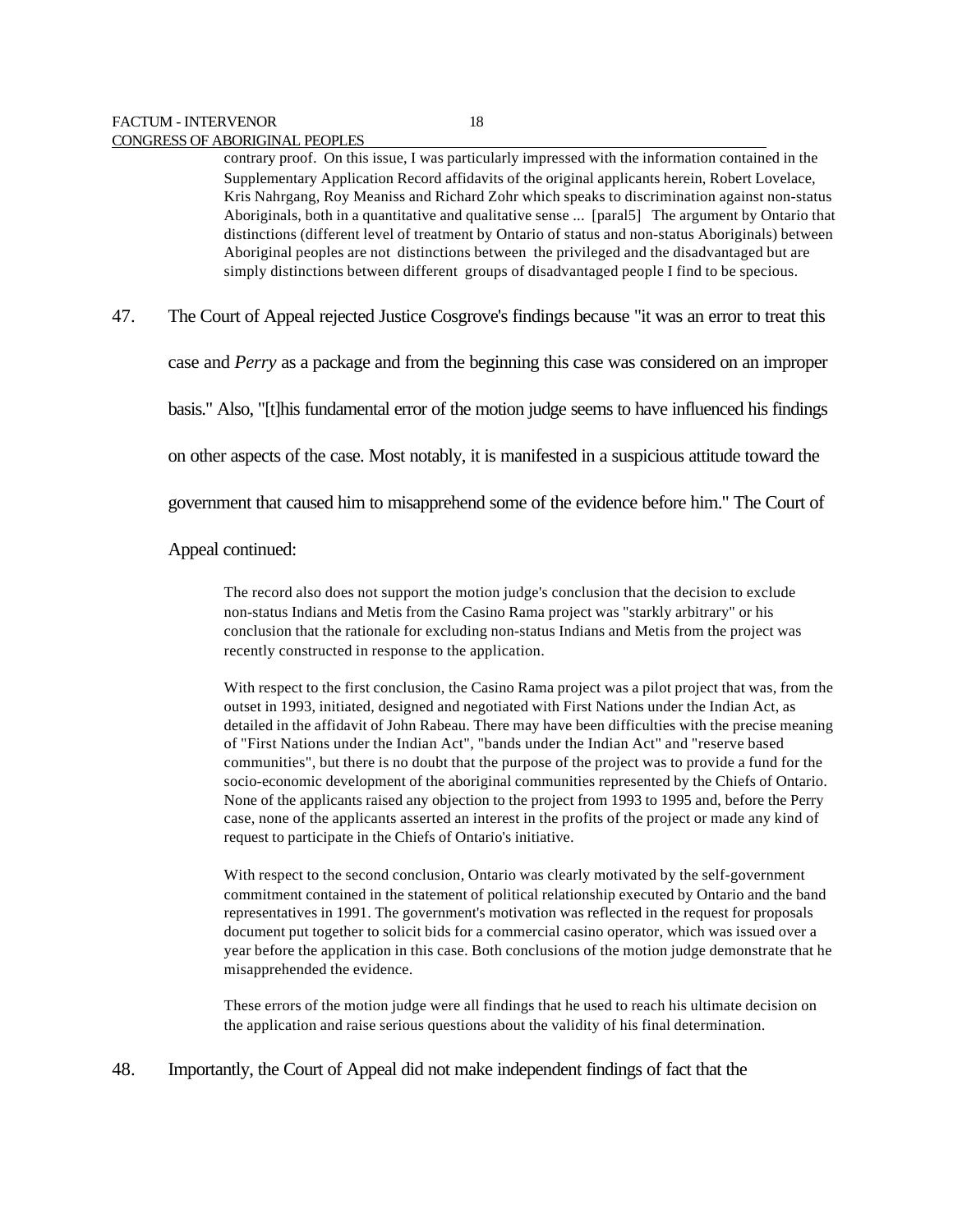government's reason for excluding the Appellants was rational. Rather, the Court of Appeal

concluded (erroneously in law, it is submitted) that:

the main object of the Casino Rama project is to ameliorate the social and economic conditions of bands. The exclusion of the applicants is not discriminatory because the applicants are not among the groups the project was designed to benefit. The project is therefore authorized by s. 15(2) of the Charter, and does not infringe s. 15(1) of the Charter.

- 49. The Appellants Metis and non-status aboriginal communities were excluded from the discussions and negotiations about the Casino Rama project and the establishment of the fund for economic community development.
- 50. There is no other evidence in the record that Ontario took steps to understand or address the problem of minority factionalism within the larger aboriginal community which it targeted. Nor has Ontario satisfied any of the reviewing Courts, properly instructing themselves in law, that it had a rational reason for excluding the Metis and non-status aboriginal groups from program benefits.
- 51. That Government should have negotiated extensively with one faction in the aboriginal community -- particularly a faction that was profiting from illegal on-reserve gaming -- with a view to concluding an agreement to split gambling revenues with that group exacerbates the problems of minority factionalism which is the theme of this factum. The facts open the door to the core problems of undue alliances between government and "have" factions within the minority community, self serving justifications, political motivation and favoritism.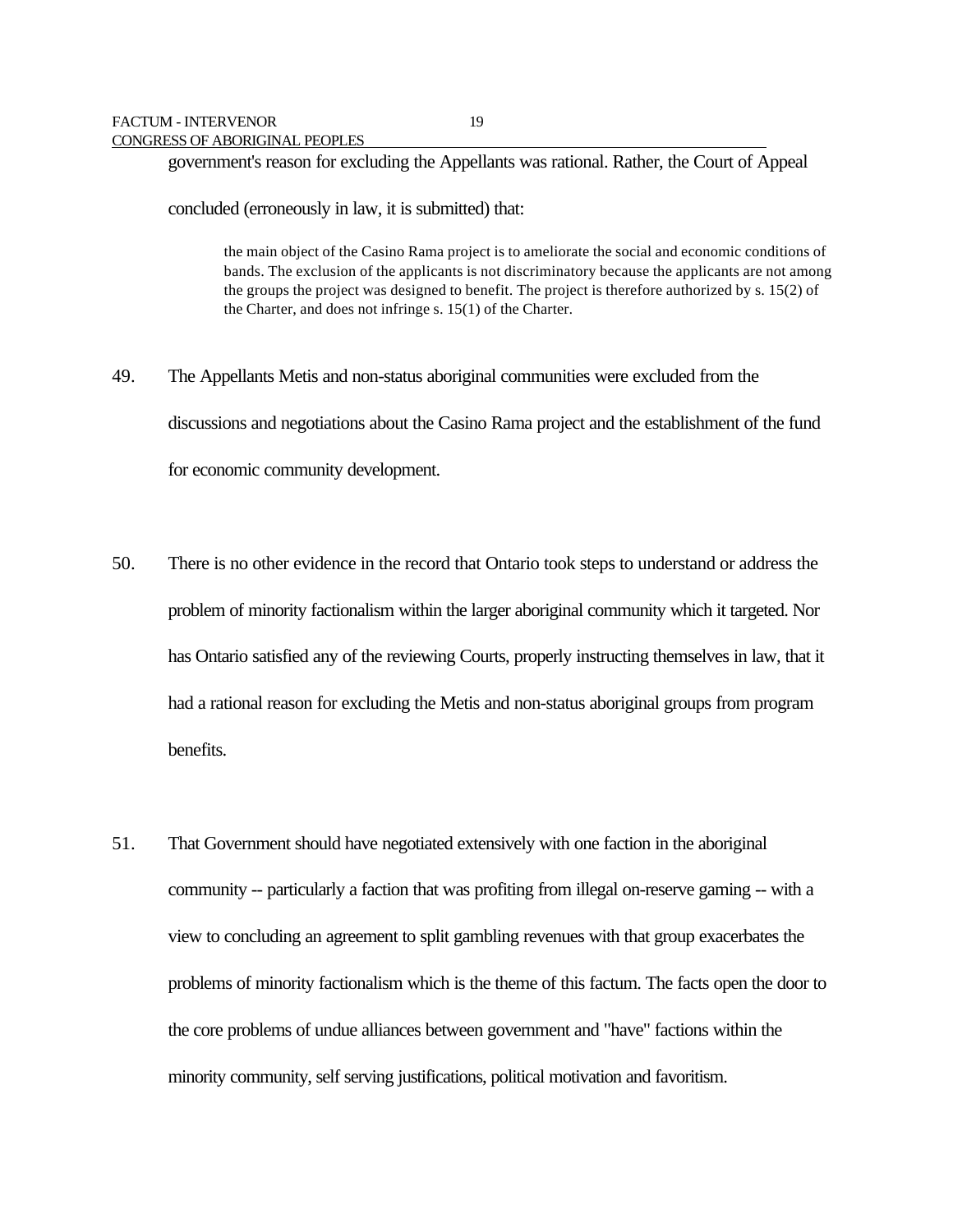52. For these reasons, it is submitted that Ontario's Casino Rama project cannot be supported under s. 15(2).

## **Sections 15(1) and 1 of the Charter**

53. Intervenor, Congress of Aboriginal Peoples, adopts the submissions of Appellants, Be-Wab-Bon at paras. 38 - 68 and 89 -111 that the exclusion of Metis and Non-Status Indians from sharing in the Casino Rama program violates s. 15(1) and cannot be saved by s. 1.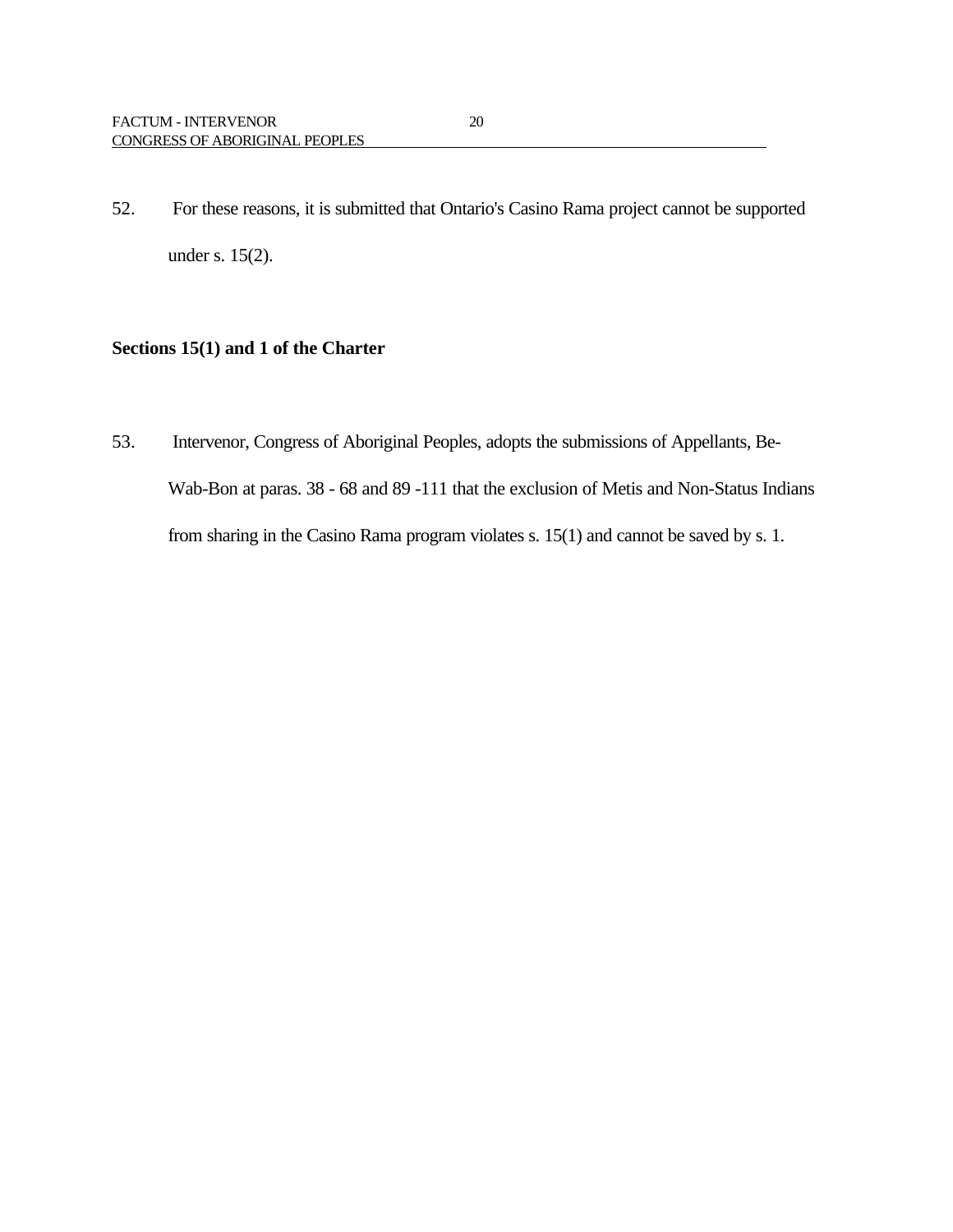### **PART IV**

## **ORDER REQUESTED**

54. Intervenor, the Congress of Aboriginal Peoples, requests that the appeal be allowed, and the order of Justice Cosgrove be restored.

### ALL OF WHICH IS RESPECTFULLY SUBMITTED.

DATED at Ottawa, Ontario this 2<sup>nd</sup> day of December, 1999.

Marc J.A. LeClair

\_\_\_\_\_\_\_\_\_\_\_\_\_\_\_\_\_\_\_\_\_\_\_\_\_\_\_\_\_\_\_\_\_

\_\_\_\_\_\_\_\_\_\_\_\_\_\_\_\_\_\_\_\_\_\_\_\_\_\_\_\_\_\_\_\_\_

Joseph Eliot Magnet

Counsel for the Intervenor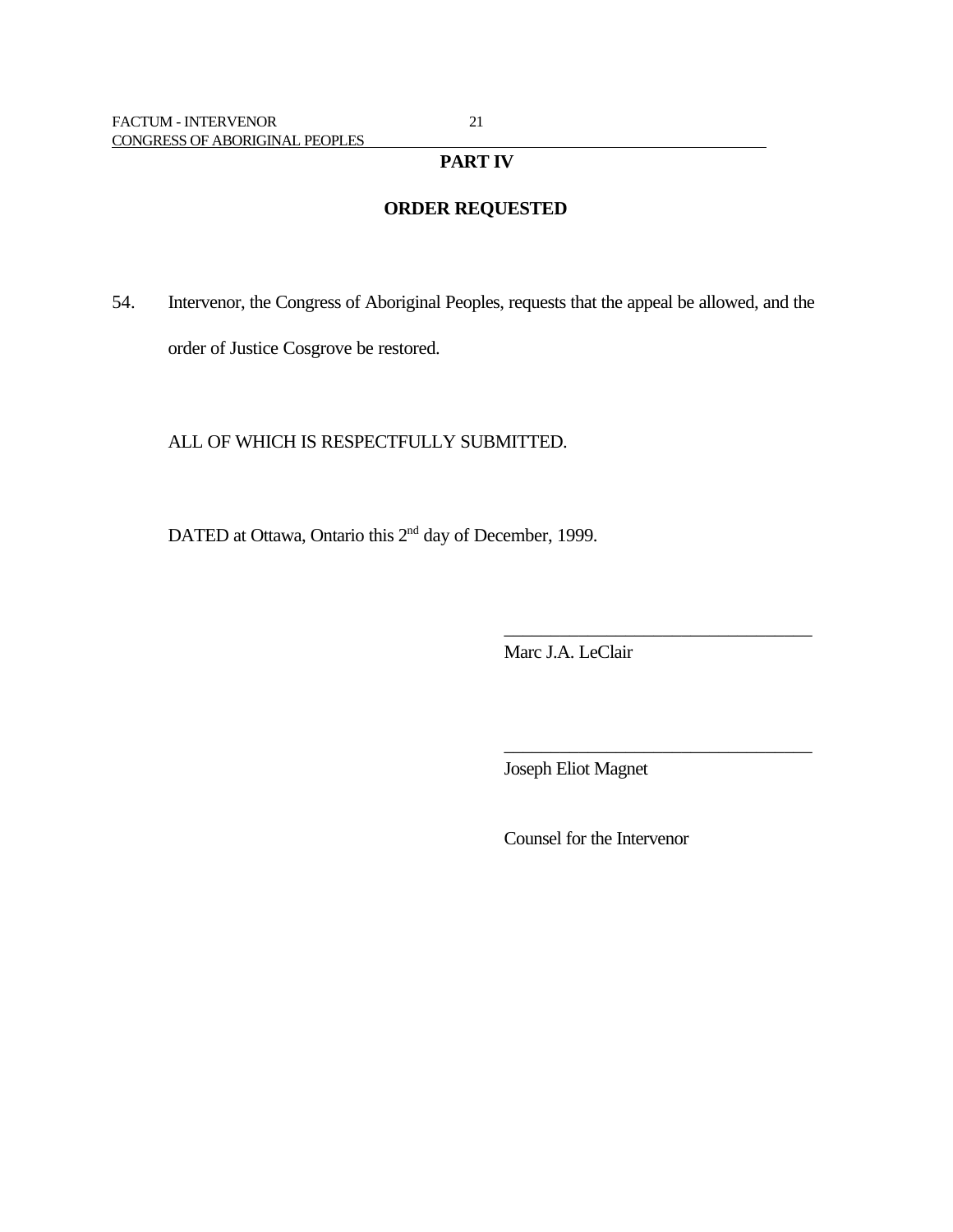### **PART V**

## **TABLE OF AUTHORITIES**

## **Cited at Pages**

| R. v. Pamajewon, [1996] S.C.R. 821                                                                                                                  |                | $\overline{4}$ |
|-----------------------------------------------------------------------------------------------------------------------------------------------------|----------------|----------------|
| Ontario Casino Corporations Act 1993, S.O. 1193, s. 1(b)                                                                                            |                | $\overline{4}$ |
| Reasons of Cosgrove, J. paragraph 30                                                                                                                | $\overline{4}$ |                |
| The Federalist Papers, (ed. I. Kramnick, Penguin, 1987), #10,<br>p. 122-26                                                                          |                | 6              |
| Native Women's Assn. v. Canada (1992), 10 C.R.R. (2d) 269<br>(Fed. CA) rev'd for want of an adequate evidentiary<br>foundation: [1994] 3 S.C.R. 627 |                | $\tau$         |
| Prairie Treaty Nations Alliance v. Mulroney, Ont. H.C.J.<br>March 29, 1985 (reproduced in Constitutional Law of Canada,<br>$2nd$ 1985, II, p. 1592) |                | $\tau$         |
| W. Kymlicka, Finding Our Way: Rethinking Ethnocultural<br>Relations in Canada (Oxford U.P., 1998), p. 62-4:                                         |                | 8              |
| Law v. Canada, [1999] 1 S.C.R. 497 at 529, 539.                                                                                                     |                | 9              |
| Ontario Human Rights Guidelines on Special Programs,<br>(Aug., 1990), p. 6                                                                          |                | 11             |
| Canada, A Matter of Fairness: Report of the Special Committee<br>on the Employment Equity Act (May, 1992), pp. 15-17                                |                | 11             |
| R. v. Sparrow, [1990] S.C.R. at 1110                                                                                                                | 11             |                |
| M. Drumbl & J. Craig, "Substantive Equality and<br>Constitutionally Problematic Affirmative Action" (1997), 4(1)<br>Rev. of Con. Studies 83, 116    | 12             |                |